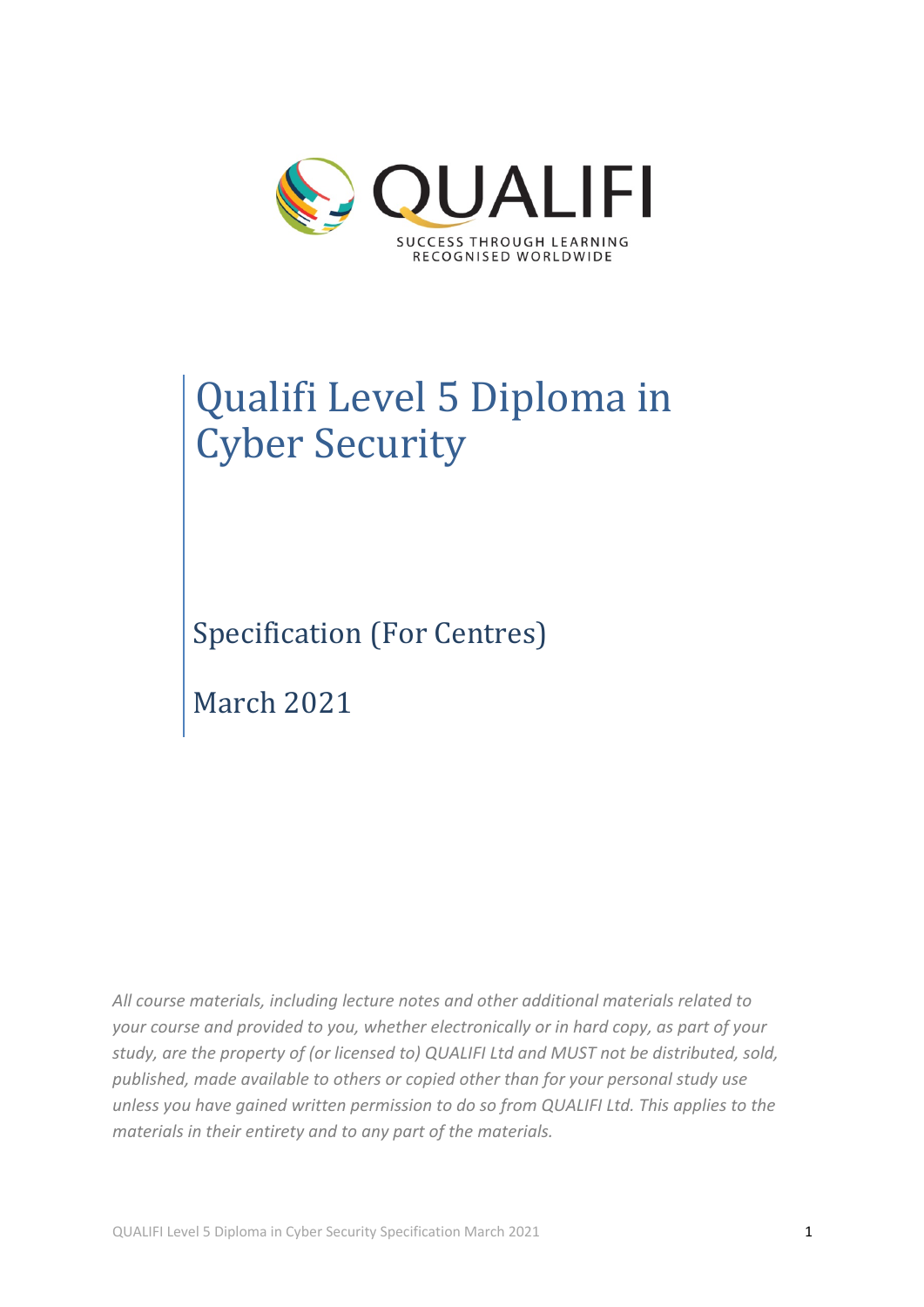# **About QUALIFI**

QUALIFI provides academic and vocational qualifications that are globally recognised. QUALIFI's commitment to the creation and awarding of respected qualifications has a rigorous focus on high standards and consistency, beginning with recognition as an Awarding Organisation (AO) in the UK. QUALIFI is approved and regulated by Ofqual (in full). Our Ofqual reference number is RN5160.

Ofqual is responsible for maintaining standards and confidence in a wide range of vocational qualifications. QUALIFI is also recognised by Qualifications in Wales (QW) and the Council for the Curriculum, Examinations and Assessment (CCEA) who are responsible for Awarding Organisations and quality assurance in both Wales and Northern Ireland. QUALIFI is also a signatory to BIS international commitments of quality.

As an Ofqual recognised Awarding Organisation, QUALIFI has a duty of care to implement quality assurance processes. This is to ensure that centres approved for the delivery and assessment of QUALIFI's qualifications and awards meet the required standards. This also safeguards the outcome of assessments and meets national regulatory requirements.

QUALIFI's qualifications are developed to be accessible to all learners in that they are available to anyone who is capable of attaining the required standard. QUALIFI promotes equality and diversity across aspects of the qualification process and centres are required to implement the same standards of equal opportunities and ensure learners are free from any barriers that may restrict access and progression.

QUALIFI's policy document for learners with specific requirements or who need special consideration is available for centre reference. Centres are responsible for reviewing the applicant's ability to complete the training programme successfully and ultimately achieve a qualification. The initial assessment by the centre, will need to take into account the support that is readily available or can be made available to meet individual needs as appropriate. The centre must also consider prior learning and qualifications and they must be in a position to make a judgement on the learner's entry requirements.

#### **Supporting Diversity**

QUALIFI and its partners recognise and value individual difference and have a public duty to promote equality and remove discrimination in relation to race, gender, disability, religion or belief, sexual orientation and age.

#### **Learner Voice**

Learners can play an important part in improving the quality of this course through the feedback they give. In addition to the ongoing discussion with the course team throughout the year, there are a range of mechanisms for learners to feed back about their experience of teaching and learning. This can include questionnaires and surveys to allow both centres and QUALIFI to understand how we can improve the learner experience.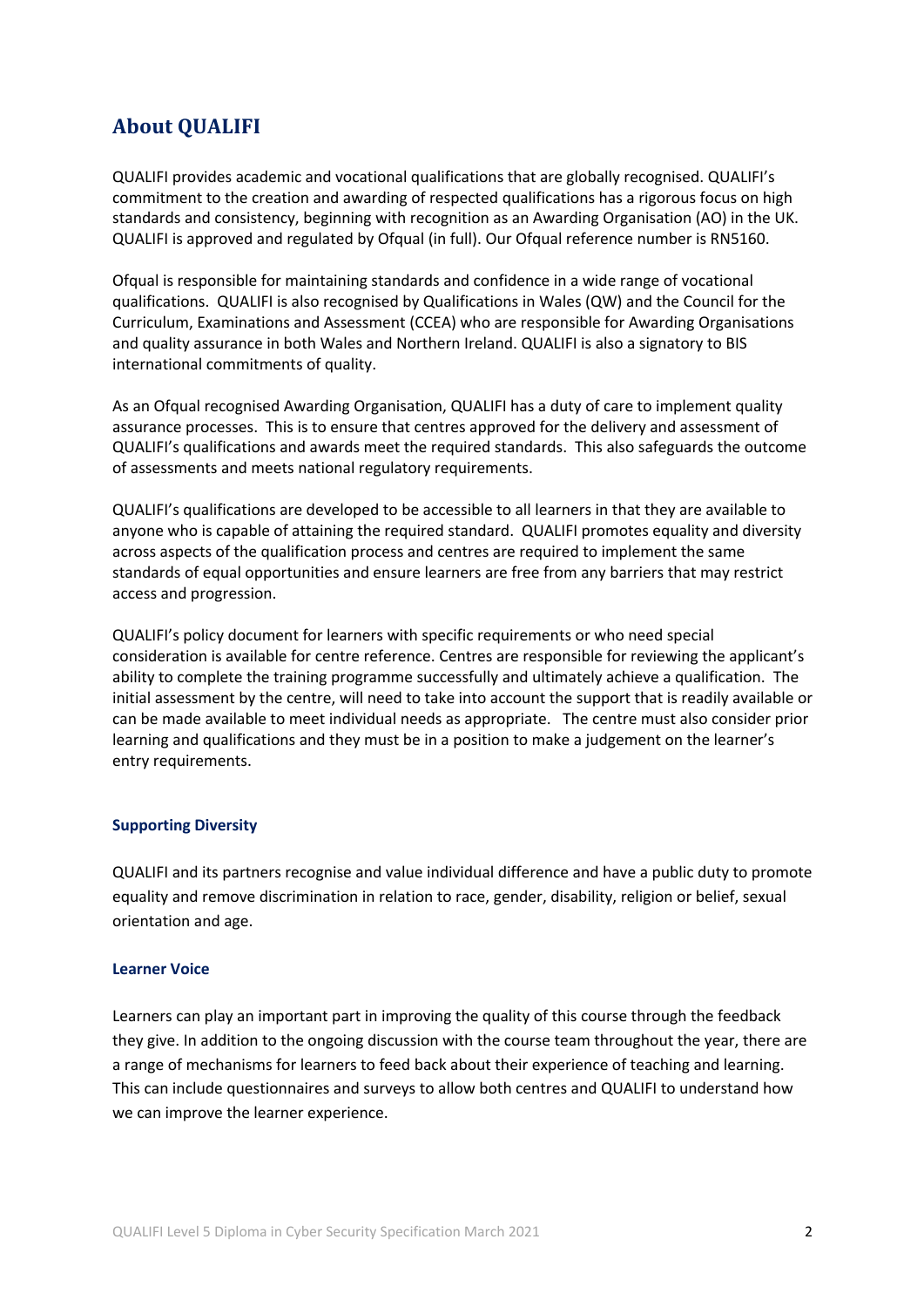# **Contents**

| 5 |  |
|---|--|
|   |  |
|   |  |
|   |  |
|   |  |
|   |  |
|   |  |
|   |  |
|   |  |
|   |  |
|   |  |
|   |  |
|   |  |
|   |  |
|   |  |
|   |  |
|   |  |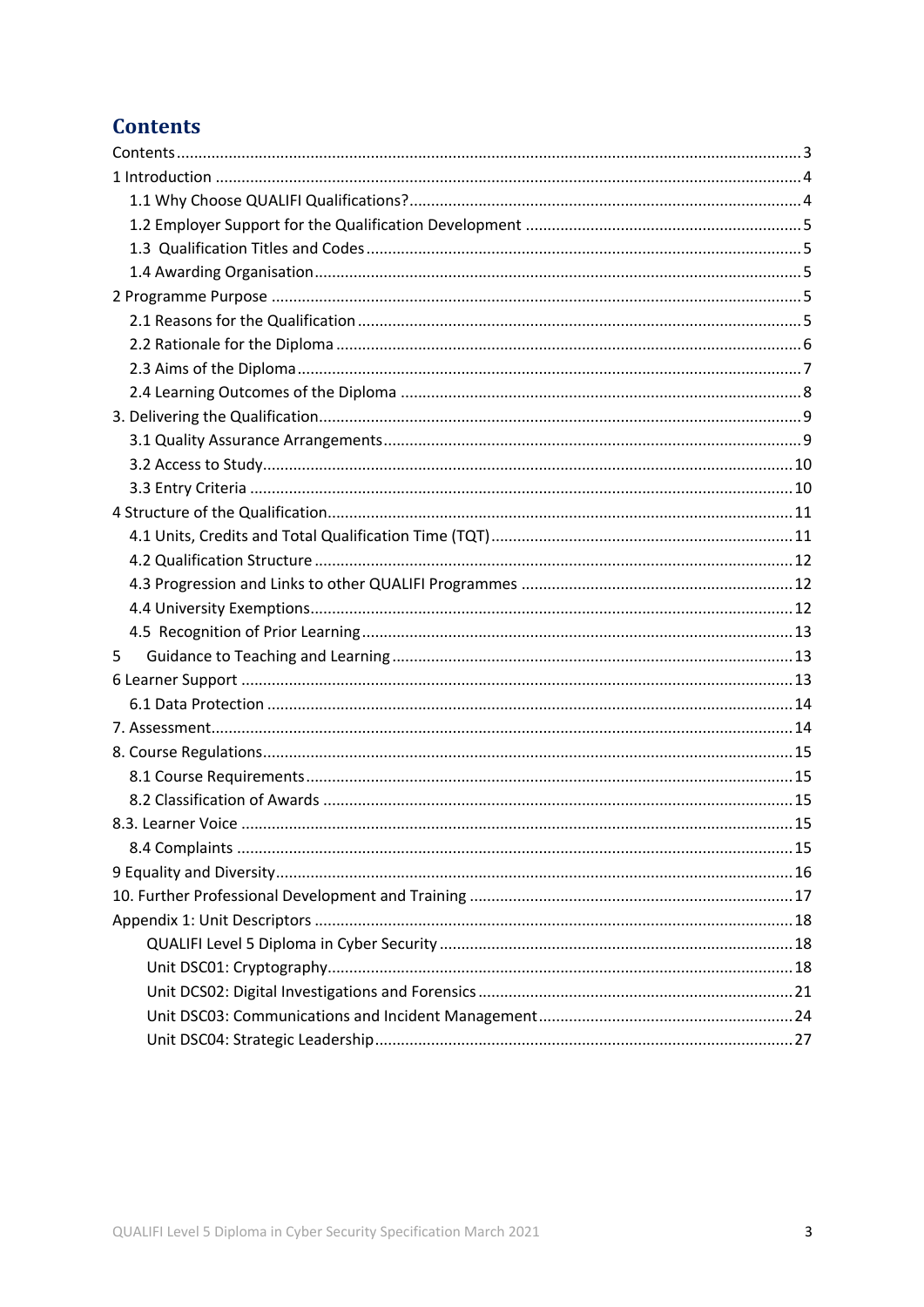# **1 Introduction**

### **1.1 Why Choose QUALIFI Qualifications?**

QUALIFI qualifications look to provide a realistic and broad opportunity for learners seeking career and professional development. They will support learners in realising their potential and provide clear objectives.

These objectives are to:

- provide career path support to learners who wish to develop their management skills, enterprise capabilities and opportunities in their chosen sector
- improve learner understanding of any given business environments and organisations and how they are managed and developed
- develop skills and abilities in learners to support their professional development.

Our qualifications provide a rich mix of disciplines and skills development opportunities. Learners will gain insight into the functioning, objectives and processes of organisations, appreciating their diversity and the influences and impact of external forces on them. The fast-changing and complex business environment and different organisational ability to stay resilient and respond positively to change and opportunities will be explored.

Our qualifications will develop learner ability to:

- apply analytical and evaluative techniques and to enhance those skills
- investigate issues and opportunities
- develop their awareness and appreciation of managerial, organisational and environmental issues
- use management techniques and practices in imaginative ways
- make use of relevant information from different sources
- develop and encourage problem solving and creativity to tackle problems and challenges
- exercise judgement and take responsibility for decisions and actions
- develop the ability to recognise and reflect on personal learning and improve their personal, social and other transferable skills.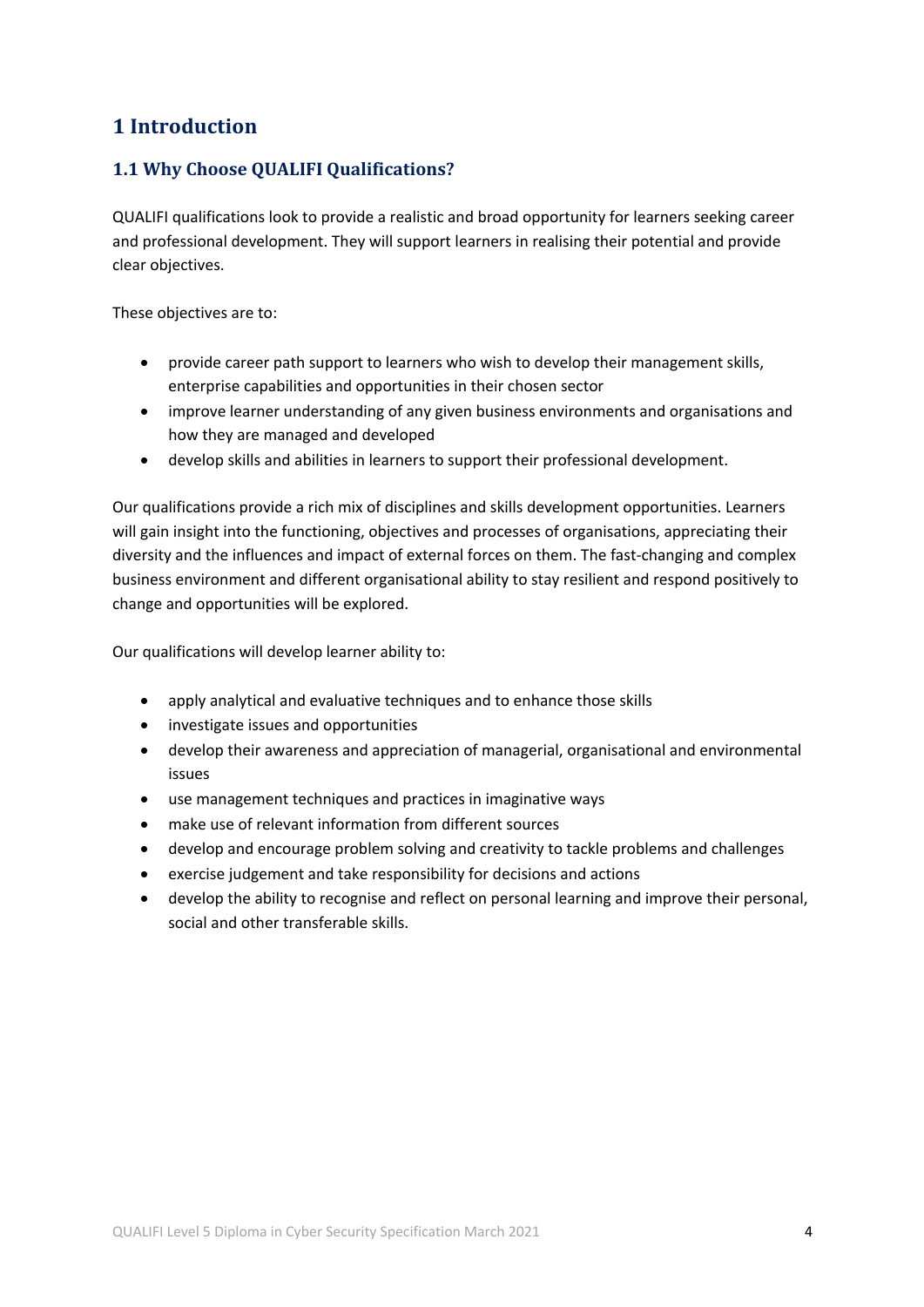# **1.2 Employer Support for the Qualification Development**

The development of this qualification has been initiated and guided by discussions and idea sharing with a range of employers, providers and existing centres demonstrating the rigor, validity and demand for the qualification.

Discussions and feedback have been taken throughout the development of the qualification on content, the potential learner audience for the qualification and assessment methods, ensuring a valuable experience and a recognised set of skills, knowledge and understanding is realised.

### **1.3 Qualification Titles and Codes**

This qualification has been accredited to the Regulated Qualification Framework (RQF) and has its own unique Qualification Accreditation Numbers (QAN). This number will appear on the learner's final certification document. Each unit within the qualification has its own RQF code. The QAN for this qualification is:

### **QUALIFI Level 5 Diploma in Cyber Security: 603/4139/7**

### **1.4 Awarding Organisation**

QUALIFI LTD

# **2 Programme Purpose**

### **2.1 Reasons for the Qualification**

The qualification has been created to develop and reward those learners who are looking to or already have chosen a career in a business-related sector.

We hope that centres and learners take the opportunity to learn a great deal from this programme that will provide relevant new skills and qualities.

It is envisaged that this programme will encourage both academic and professional development so that your learners move forward to realise not just their own potential but also that of organisations across a broad range of sectors.

The Diploma is accredited at Level 5 with a total equivalence of 120 credits. It is envisaged that learners completing this Level 5 programme will progress to a university Level 6 Top-Up programme in the risk management field.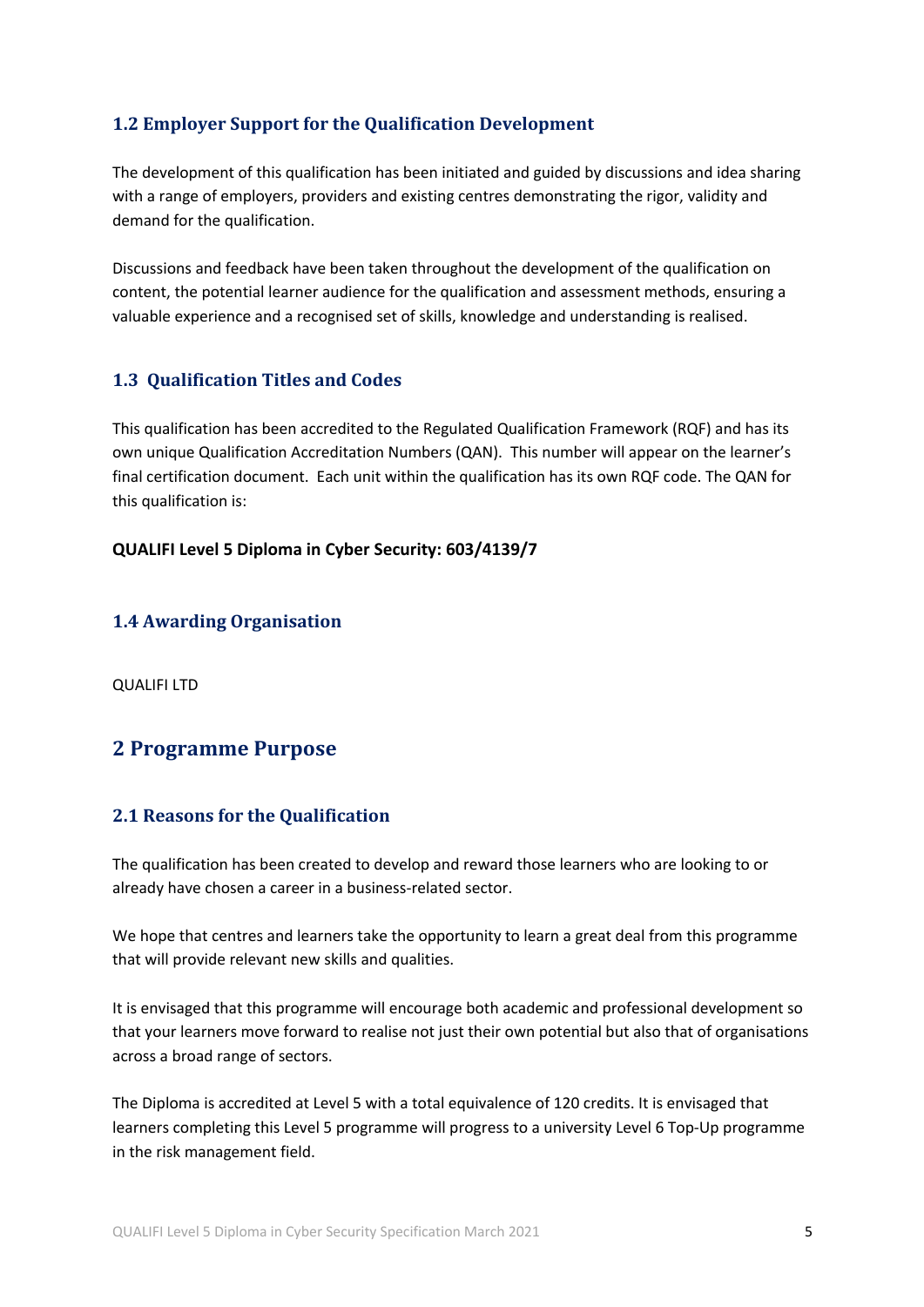### **2.2 Rationale for the Diploma**

The rationale of the Diploma is to provide a career path for learners who wish to develop their core capabilities within the cyber security and risk management sector. The outcome of the Diploma, which is a recognised UK Qualification, is for learners to develop the cyber security skills required by organisations globally. It is also to provide a pathway via learner credits and potential direct entry into related Level 6 Cyber Security and/or Risk Management Degree programmes.

All QUALIFI programmes create learning that advances the thought leadership of organisations, offering conceptual and practical insights that are applicable in the companies of today and tomorrow.

Furthermore, we look to develop the cyber security team leaders, managers and leaders of the future through the creation and delivery of learning appropriate for that industry.

The qualification will:

- advanced levels of higher education learning
- prepare learners for employment; and
- support a range of senior IT and Digital, Data and Security roles in the workplace.

By 2019, it is predicted that cyber security breaches will cost the global economy \$2 Trillion per annum (Forbes). Back in 2015, insurance firm Lloyd's of London assessed cyber breaches to have cost international commerce some \$400bn. This multiplication of the economic value of threat and risk (500% over four years) is likely to continue following a wave of mega data breaches, statesponsored attacks, bespoke malware refinement, and the mainstreaming of IoT (50 billion webenabled devices: Cisco) and cryptocurrencies. The cyber security market sector has now reached at least \$100bn in value (GlobalCyberAcademy.com: 2018). As an exemplar, the median annual wage for Information Security professionals was some \$87,000 in the USA by 2012. This is expected to rise by 37% by 2022 (*Bureau of Labor Occupational Handbook 2014-15*).

This Level 5 qualification is potentially unique because it is about 'cyber security' as a workplace management discipline. It is therefore a semi-technical qualification that examines technical cyber security measures as well as the management, project management and leadership skills required to organise internal and external business responses to major incidents (or the threat of such). Due to the huge economic risks to businesses, sectors, as well as global regions, from specific and dynamic forms of threat vectors, this course programme will provide solid business management and leadership education (including disaster management, project management and business continuity management) within the context of the digital tech and cyber security threat environment. The course programme is designed and delivered by a mix of academics from Business Schools and Security Management teaching roles.

This Level 5 course is especially designed for existing or aspiring organisational executives and leaders who are tasked with responsibility for business resilience, information security, safe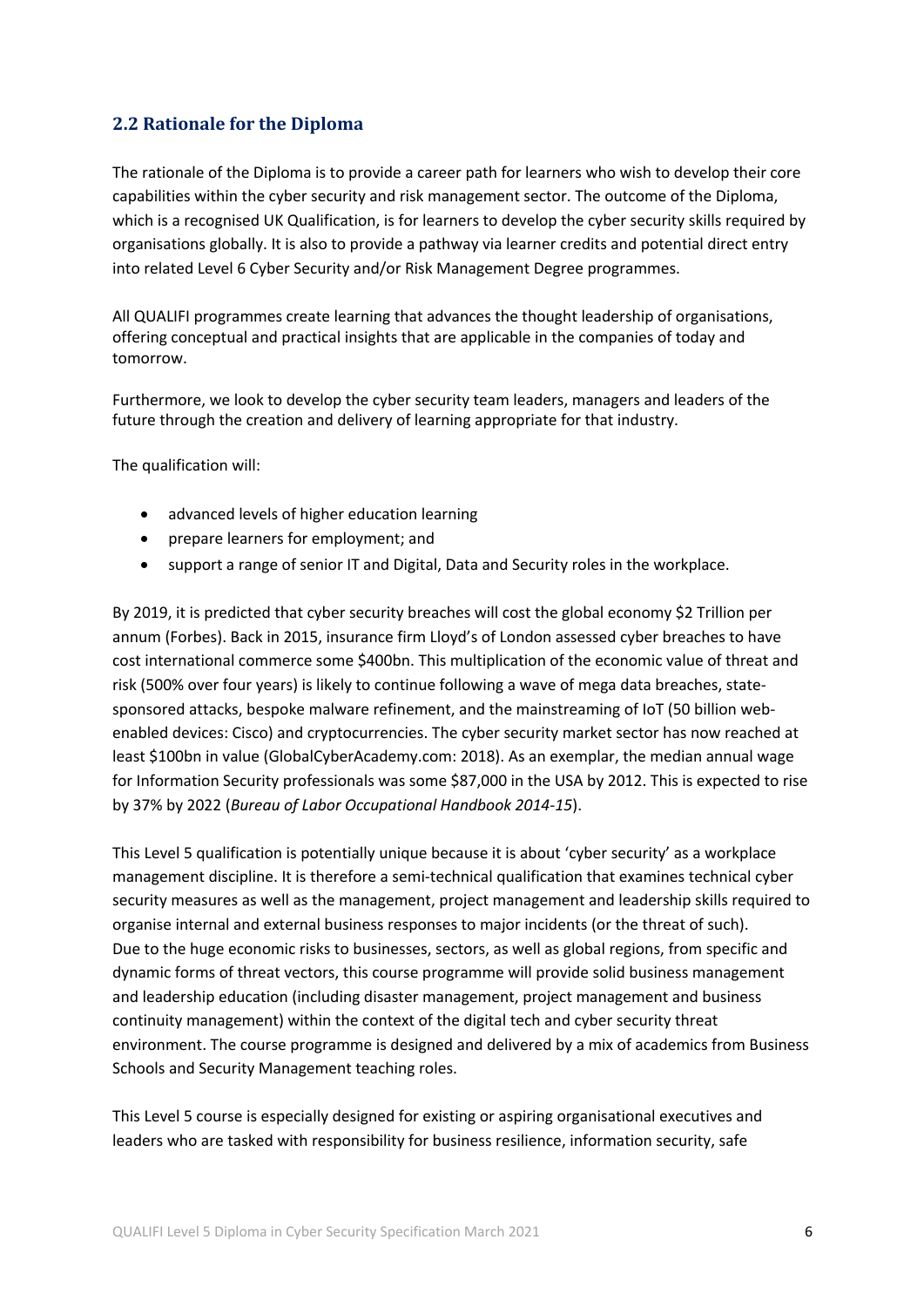technological innovation, safe and secure change management, HR planning and physical risk management, professionals.

The course is flexible and online. It is easily able to be blended. The programme utilises many case studies from business and public-sector organisations and embeds isomorphic learning into its technical and management education. The programme is particularly suited for those who are already in work. Or those who are seeking to develop a structured management competency in information security, risk management and organizational resilience.

This course particularly suits students who work for large multinational firms, international organisations or widely distributed governmental bodies and agencies. Often our learners might be employees who are responsible for colleagues' and customer data located across several time-zones via diverse, international business IT and telecoms networks and environments. This qualification will therefore also incorporate converged security considerations critical for those leading and managing the protection of people, assets and information, as well as those responsible for the confidentiality, integrity and availability of company data processes. Cyber security considerations have now very much converged with physical security requirements. Due to the course's more advanced technical settings, it is recommended that applicants without any technical experience or understanding of computer networking, network security, programming or security risk management principles, should first complete the Qualifi Level 3 Diploma in Cyber Security Management and Operations, then scale up to the Level 4 Diploma in Cyber Security, before enrolling onto this course programme. Learners seeking to enter a university degree top-up programme will be required to have successfully completed our Cyber Security Diplomas at Levels 4 and 5, and attain the respective 240 learning credits, before their application for a Level 6 Top-Up application with a university can be considered.

The qualification will identify and evaluate practical ways to safely and securely protect people and organisations from cyber-attacks, data breaches and the consequential impacts. This will be done by accessing and researching a wide range of open-source information: websites, specialist books, journals, manuals, news articles, guidance, International Standards, court documents and other materials. Videos, audio, course content, informal exercises and formal assignments will all be provided by the course tutor team.

### **2.3 Aims of the Diploma**

This Level 5 Diploma provides the opportunity for individuals to develop a more advanced career in a specific area of business or public organisations by developing analytical knowledge and deeper understandings of several core cyber security operational domains. The course will also provide core information security technical and generic management and leadership teaching. Much of this teaching will be directly relevant to learners moving forward into Information Security Management technical qualifications at the higher-end of the industry market, including the CompTIA Security + accreditation and the cyber security industry gold standard: The Certified Information Systems Security Professional (CISSP).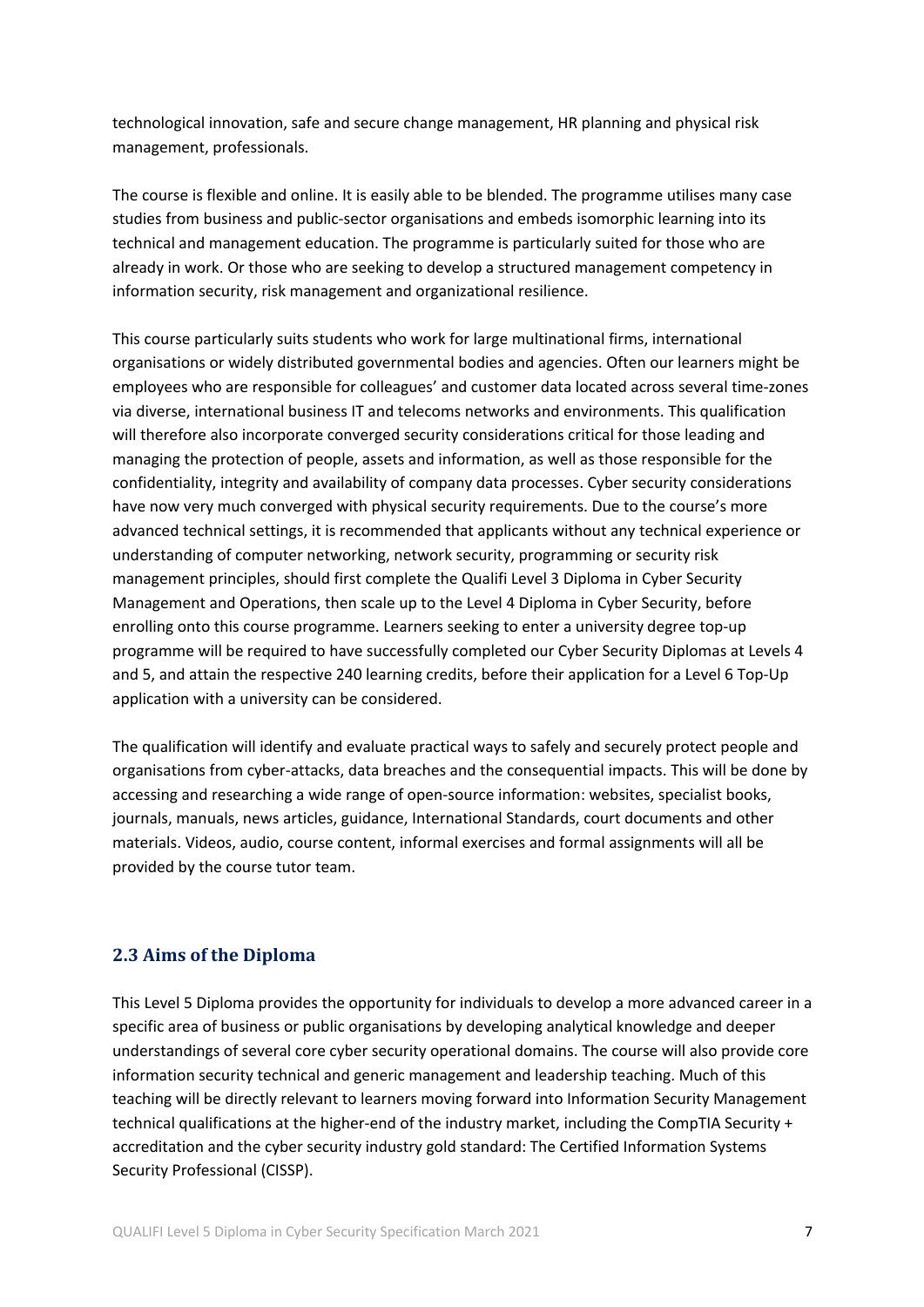At key points, in each unit, learners will be asked to use their own equipment to practise using, and conduct live exercises on, technical IT hardware and software platforms and apps, including Virtual Machines, Linux OS, as well as working beyond the GUI (Graphical User Interface) and into their own Command Lines.

Learners studying this course via the Global Cyber Academy (globalcyberacademy.com), our Approved Learning Centre, will have free access to its many cyber security industry events, videos, audio and e-library.

This course's core aims are:

- 1. To equip individuals with the knowledge, understanding and skills required for success in information-security-related employment
- 2. To enable progression into a university approved Level 6 Degree award
- 3. To provide specialist study relevant to individual vocations and environments in which learners are currently working, or to which learners are aiming to work within business and public service sectors
- 4. To develop learners' ability to contribute positively to good and ethical practice in technology and risk management environments, through effectively utilising the practical and theoretical knowledge and skills gained
- 5. To develop skills and techniques, personal qualities and attributes essential for successful performance in working life and thereby enabling learners to make a positive contribution to their employment and therefore enhance their prospects for promotion and remunerative advancement.

# **2.4 Learning Outcomes of the Diploma**

Learners studying for the Level 5 Diploma in Cyber Security will be expected to develop the following skills during the programme of study:

- 1. The ability to read and utilise relevant technical and security literature (including threat intelligence feeds), hardware and software, with a proficient or developed competence
- 2. Understanding: the ability to think independently and solve potential overarching cyber security issues within a business or organisation
- 3. Apply subject knowledge and understanding to address familiar and unfamiliar problems in the cyber security and digital risk management domains within their workplace and/or sector
- 4. Recognise the moral and ethical issues of business practice and research; appreciating the need for ethical standards and professional codes of conduct, including in relation to conducting investigations, audits and incident responses
- 5. An appreciation of the interdisciplinary and interdependent nature of cyber security within wider business and service provision, and broader operating environments and supply chains
- 6. Capacity to give a clear and accurate account of a subject, in a mature way; engage in credible debate and dialogue both with specialists and non-specialists in relation to cyber securityrelated issues and challenges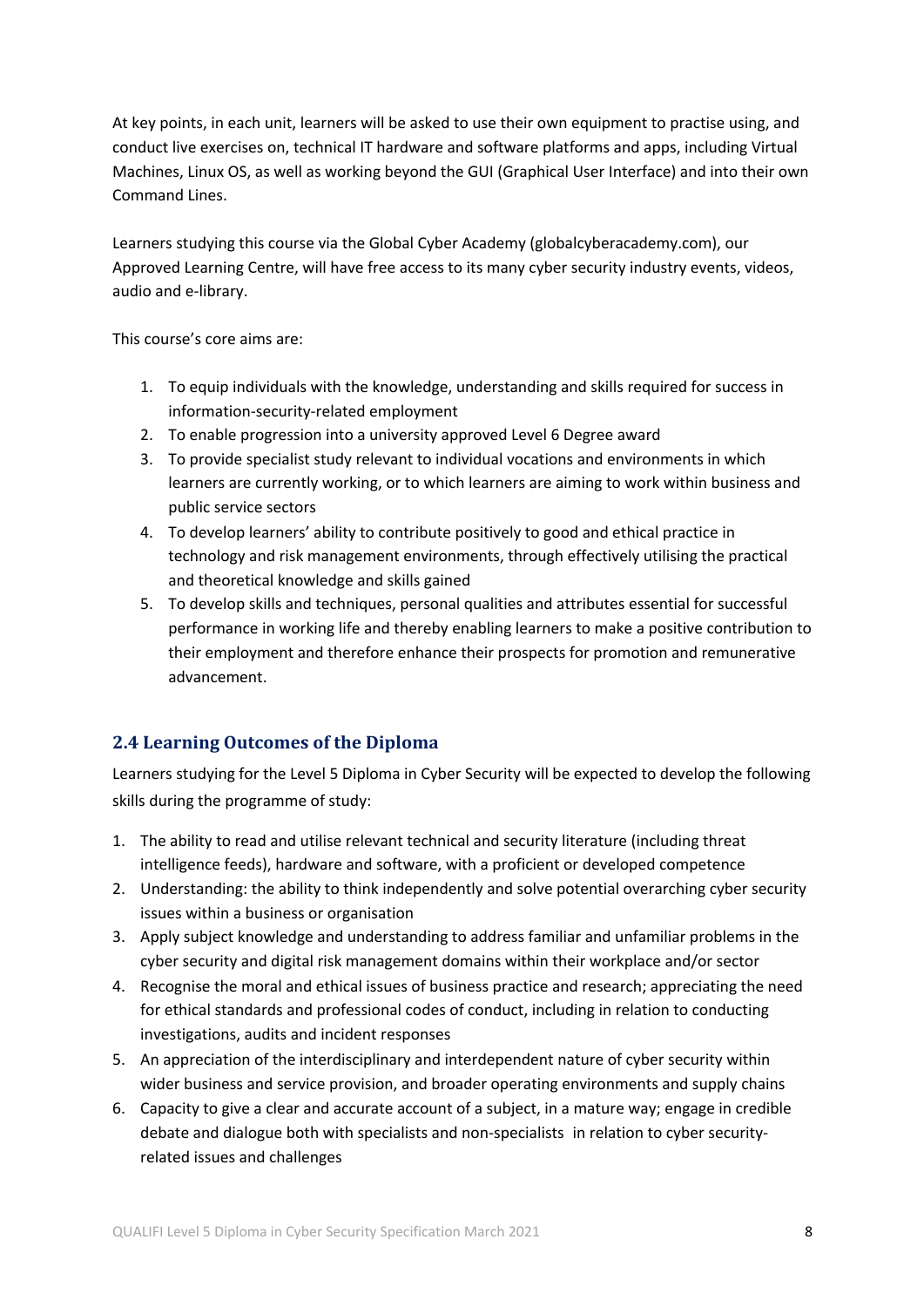- 7. To develop transferable skills and knowledge including in project management, business continuity management crisis management, disaster recovery and management and incident response - which will enable individuals to meet the requirements of, and successfully manage/lead, major business incidents
- 8. To motivate individuals to progress to further professional development and advancement through future study or as part of their chosen career
- 9. To instill and embed a sense of understanding and respect of the global nature of the cyber threat environment; as well as the criticality of respecting, anticipating and learning from diverse, international business practices and the global operating context.
- 10. To engender positive digital citizenship, inculcating an ethos of understanding responsibilities and exercising personal and organisational 'rights' in an ethical, responsible and sustainable manner

These are the overall learning outcomes in line with a Level 5 qualification. The learning outcomes for each of the units are identified in Appendix 1 within the descriptors.

# **3. Delivering the Qualification**

# **3.1 Quality Assurance Arrangements**

All centres go through an application and approval process to be recognised as an approved centre. Centres must have in place qualified and experienced tutors. The experience of tutors and their ability to support learners will be important. Centres must commit to working with QUALIFI and its team of Quality Reviewers/External Verifiers. Continuing professional development (CPD) for tutors is also required.

Approved centres will be monitored by QUALIFI External Quality Reviewers (EQAs) to ensure that learners are provided with appropriate learning opportunities and guidance. EQAs will ask to see and discuss a centre's formative assessment plans. The suitability of these plans will be agreed with the centre.

QUALIFI's guidance on invigilation, preventing plagiarism and collusion will apply to centres. QUALIFI Quality Reviewers/External Verifiers will monitor centre compliance. For assessment purposes, unless otherwise agreed, QUALIFI:

- appoints assignment setters, markers and moderators
- sets and agrees assignments
- marks and moderates assignments
- agrees the final mark and issues certificates.

QUALIFI's 'Handbook on Guidance and Requirements for Assessment and Marking' will apply to its assignment setters, markers and moderators.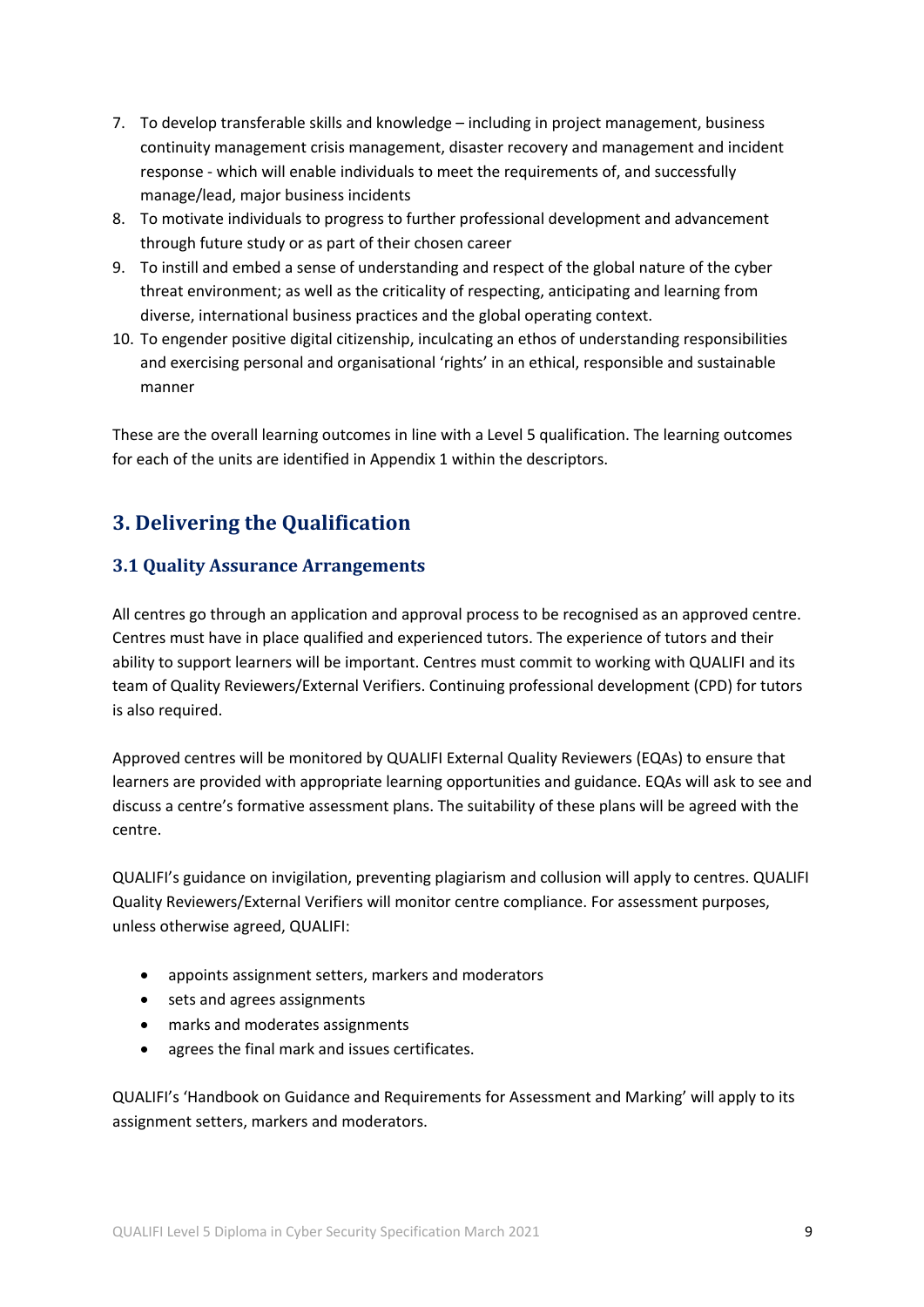### **3.2 Access to Study**

All learners should be invited to an induction event to be introduced to the programme in detail through presentations and discussions with tutors and the centre support team.

All learners should be issued with the Diploma handbook, a timetable and meet with their personal tutor and fellow learners. Centres should assess learners carefully to ensure that they take the right qualification and the right pathways or optional units, to allow them to progress to the next stage.

Centres should check the qualification structures and unit combinations carefully when advising learners. Centres will need to ensure that learners have access to a full range of information, advice and guidance in order to support them in making the necessary qualification and unit choices. When learners are recruited, centres need to give them accurate information on the title and focus of the qualification for which they are studying.

All learners must be registered with QUALIFI within 30 days of centre registration.

# **3.3 Entry Criteria**

### **QUALIFI Level 5 Diploma in Cyber Security:**

This qualification has been designed to be accessible without artificial barriers that restrict access and progression. Entry to the qualification will be through a centre application form or interview and the candidates will be expected to hold the following:

- learners who possess qualifications at Level 4 and/or;
- learners who have some technical and risk management work experience in a computing or security business environment and demonstrate ambition with clear career goals;
- learners who possess a Level 5 qualification in another discipline and want to develop their careers in cyber security and/or risk management.

In certain circumstances, learners with considerable experience but no formal qualifications may be considered, subject to interview and being able to demonstrate their ability to cope with the demands of the programme.

In the case of applicants whose first language is not English, then IELTS 5 (or equivalent) is required. International Qualifications will be checked for appropriate matriculation to UK higher education post-graduate programmes. The applicants are normally required to produce two supporting references, at least one of which should preferably be academic.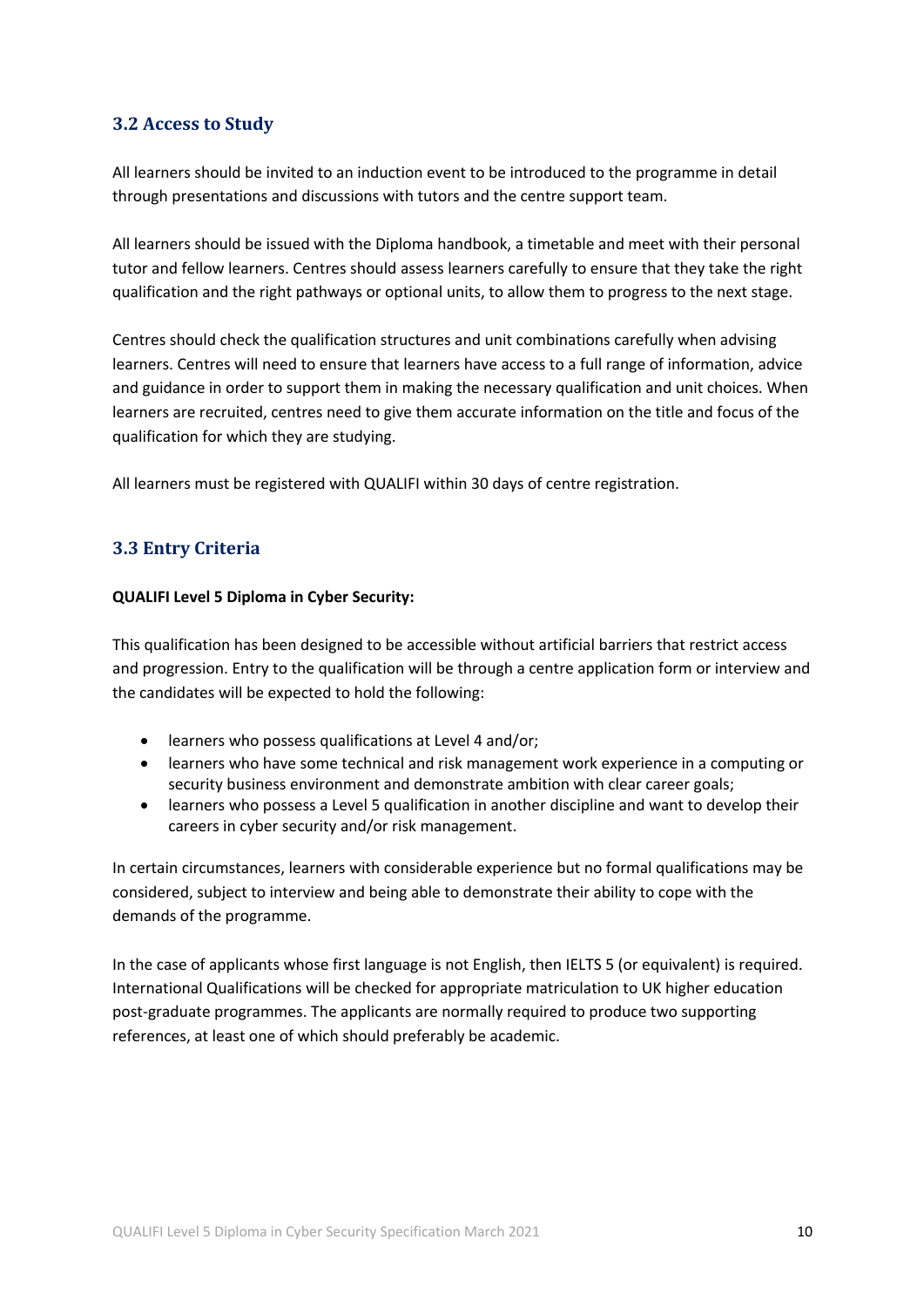# **4 Structure of the Qualification**

# **4.1 Units, Credits and Total Qualification Time (TQT)**

The QUALIFI Diploma in Cyber Security is a Level 5 qualification made up of **four units** equating to 120 credits.

All units are 30 credits in value. These units have been designed from a learning time perspective and are expressed in terms of **Total Qualification Time (TQT)**. TQT is an estimate of the total amount of time that could reasonably be expected to be required for a student to achieve and demonstrate the achievement of the level of attainment necessary for the award of a Qualification. TQT includes undertaking each of the activities of Guided Learning, Directed Learning and Invigilated Assessment. Each 30-credit unit approximates to a TQT of 300 hours incorporating 180 hours of GLH.

Examples of activities which can contribute to Total Qualification Time include:

- guided learning
- independent and unsupervised research/learning
- unsupervised compilation of a portfolio of work experience
- unsupervised e-learning
- unsupervised e-assessment
- unsupervised coursework
- watching a pre-recorded podcast or webinar
- unsupervised work-based learning.

Guided Learning Hours (GLH) are defined as the time when a tutor is present to give specific guidance towards the learning aim being studied on a programme. This definition includes lectures, tutorials and supervised study in, for example, open learning centres and learning workshops. Guided Learning includes any supervised assessment activity; this includes invigilated examination and observed assessment and observed work-based practice.

Some examples of activities which can contribute to Guided Learning include:

- classroom-based learning supervised by a tutor
- work-based learning supervised by a tutor
- live webinar or telephone tutorial with a tutor in real time
- e-learning supervised by a tutor in real time
- all forms of assessment which take place under the immediate guidance or supervision of a tutor or other appropriate provider of education or training, including where the assessment is competence-based and may be turned into a learning opportunity.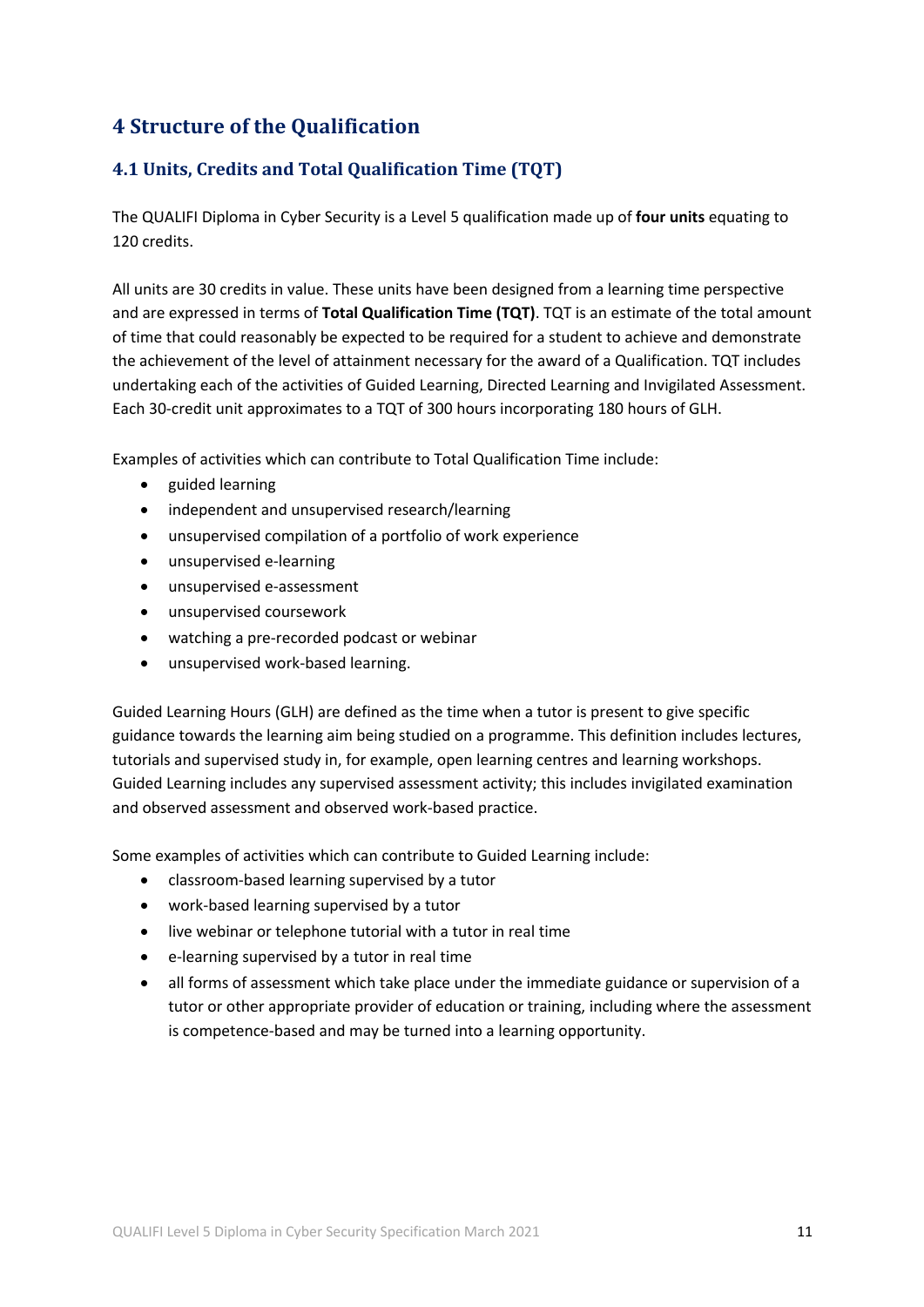# **4.2 Qualification Structure**

There are four mandatory units for this qualification. All units cover a number of topics relating to learning outcomes. Each unit has the equivalency of 30 credits.

Learners are required to complete four units to achieve the 120 credits required to gain the Level 5 Diploma in Cyber Security. Learners will be expected to attend lectures and workshops that will introduce the subject matter. Formative assessments (weighted at 0%) may be used in lectures or tutorials to check knowledge and understanding of specific topics and subject areas. Units require reflective exam sets and/or summative assessments for marking.

The QUALIFI Level 5 Diploma in Cyber Security comprises four units in total: The Diploma requires 4 Mandatory Units

| <b>Unit Reference</b> | <b>Mandatory Units</b>                        | Level | <b>Credits</b> | <b>TQT</b> | <b>GLH</b> |
|-----------------------|-----------------------------------------------|-------|----------------|------------|------------|
| J/617/4634            | Cryptography                                  | 5     | 30             | 300        | 150        |
| L/617/4635            | Digital Investigations and Forensics          | 5     | 30             | 300        | 150        |
| R/617/4636            | <b>Communications and Incident Management</b> | 5     | 30             | 300        | 150        |
| Y/617/4637            | Digital Leadership                            | 5     | 30             | 300        | 150        |

### **4.3 Progression and Links to other QUALIFI Programmes**

Learners completing the QUALIFI Level 5 Diploma will progress to:

- (Pending a successful application to our Partner institution) a Level 6 University Degree (Top-Up) course
- directly into employment in an associated profession.

### **4.4 University Exemptions**

QUALIFI has exemptions for learners to progress to a number of universities to complete a master's degree. This generally requires completion of a dissertation only.

The pathways are an indication of a learner's progress towards a university degree and are based on the university's review of QUALIFI's learning programmes and outcomes. Further information is available here http://www.QUALIFI.net/learning-pathways/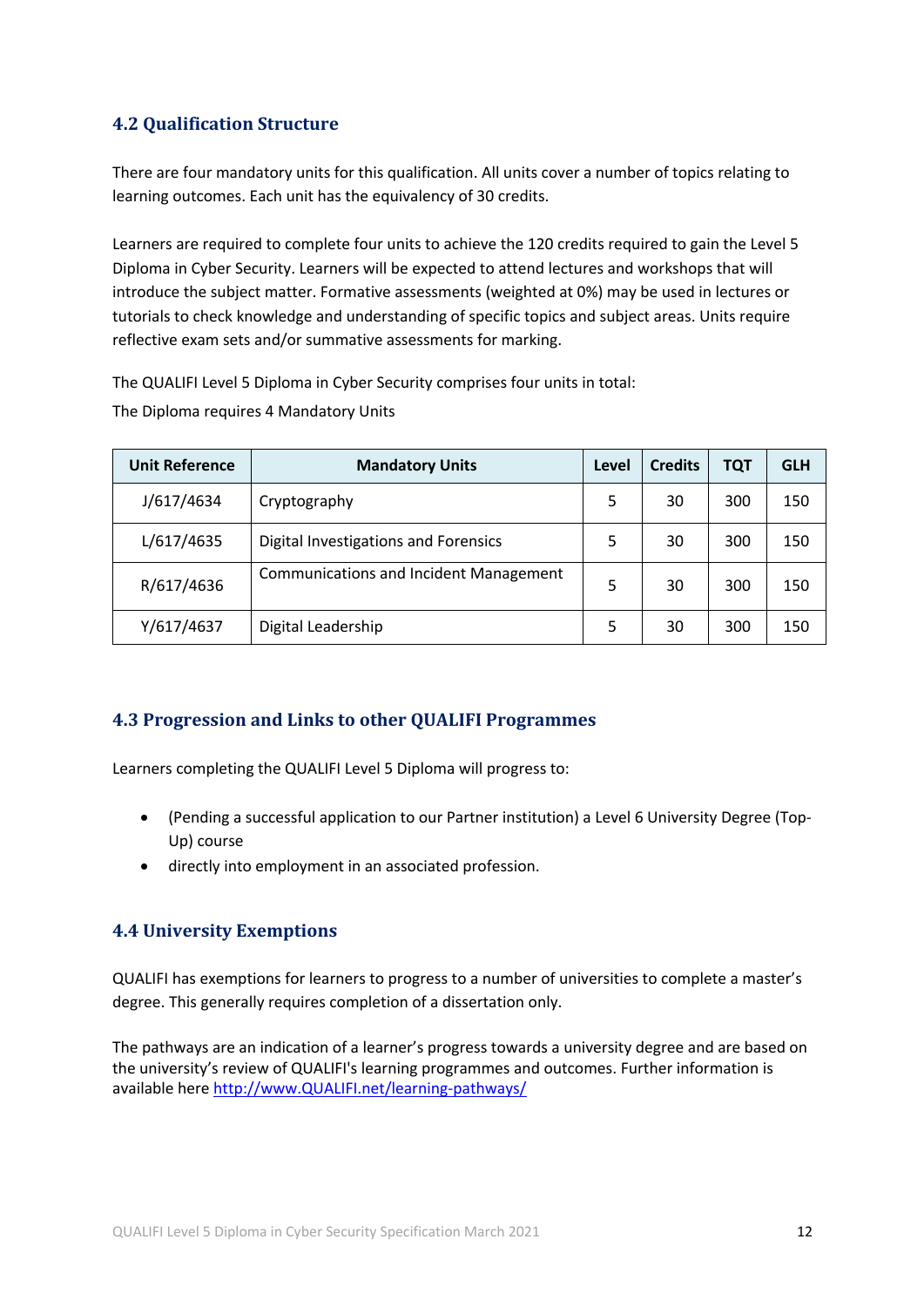# **4.5 Recognition of Prior Learning**

Recognition of Prior Learning (RPL) is a method of assessment (leading to the award of credit) that considers whether learners can demonstrate that they can meet the assessment requirements for a unit through knowledge, understanding or skills they already possess, and so do not need to develop through a course of learning.

QUALIFI encourages centres to recognise learners' previous achievements and experiences whether at work, home or at leisure, as well as in the classroom. RPL provides a route for the recognition of the achievements resulting from continuous learning. RPL enables recognition of achievement from a range of activities using any valid assessment methodology. Provided that the assessment requirements of a given unit or qualification have been met, the use of RPL is acceptable for accrediting a unit, units or a whole qualification.

Evidence of learning must be valid and reliable. For full guidance on RPL please refer to QUALIFI's policy document on RPL.

# **5 Guidance to Teaching and Learning**

To ensure consistency and quality of delivery amongst centres, QUALIFI has outlined a number of policies and procedures required to ensure the very best standards are available to learners. These include:

- expertise of staff
- learning and teaching methods
- study skills
- learning resources
- personal development planning
- career opportunities.

The policies and procedures are available on request to all accredited centres or to those wishing to apply for accreditation to deliver QUALIFI qualifications.

# **6 Learner Support**

Centres should continue to support learners and encourage appropriate behaviour. To ensure consistency and quality of delivery amongst centres QUALIFI, has outlined a number of policies and procedures to ensure the very best standards are available to learners. These include:

- learners with disabilities
- health and safety
- conduct
- progression
- weekly timetable/attendance requirements.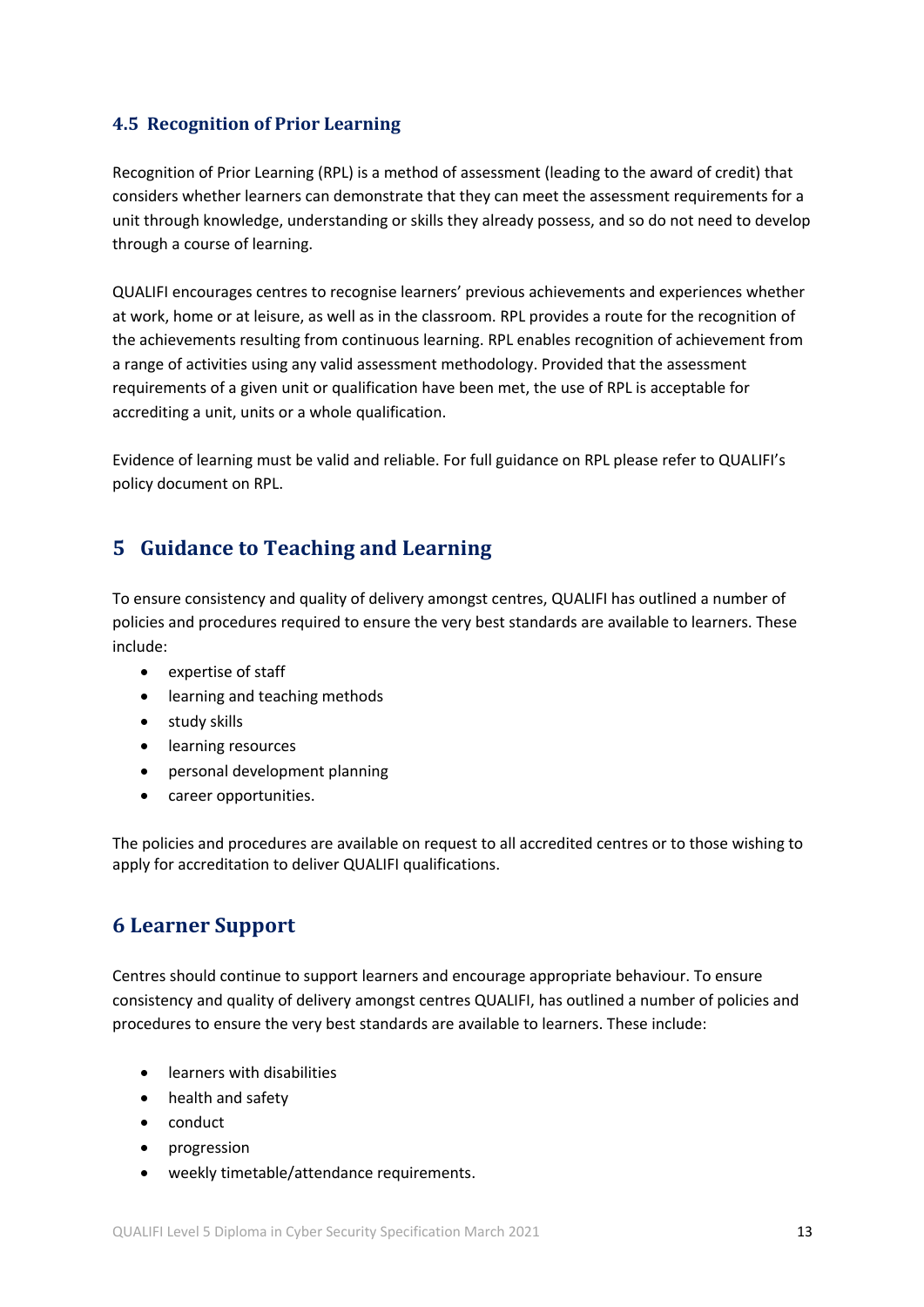The policies and procedures are available on request to all accredited centres or to those wishing to apply for accreditation to deliver QUALIFI qualifications.

### **6.1 Data Protection**

All personal information obtained from learners and other sources in connection with studies will be held securely and will be used during the course and after they leave the course for a variety of purposes. These should be all explained during the enrolment process at the commencement of learner studies. If learners or centres would like a more detailed explanation of the partner and QUALIFI policies on the use and disclosure of personal information, please contact QUALIFI via email support@QUALIFI-international.com

# **7. Assessment**

These qualifications are vocational as they can support a learner's career progression. To meet QUALIFI's aim to provide an appropriate assessment method each unit will be assessed through tasks that will be written in a way to make them realistic 'work-related' tasks wherever possible. Learners will need to demonstrate knowledge, understanding and. Original thought, problem solving and recommendations on actions will also be asked for from learners where appropriate for the unit. Intellectual rigour will be expected appropriate to the level of the qualification.

Assignments will contain a question strand for each of the given unit's learning outcomes. The assignment tasks will address the LO (learning outcome) and AC (assessment criteria) requirements. Within assignments there will always be requirements for learners to engage with important and relevant theory that underpins the subject area.

The assignment questions will require learners to draw on real organisations to illustrate their answers. To support this activity during the programme of learning, centres are required to make sure that they include case studies of relevant organisations and, wherever possible, facilitate incompany opportunities for learners to undertake research and investigation projects and/or support the organisation with various tasks. Mature and part-time learners will ideally be able to draw on their personal work experience too.

Sample assessments and marking scheme are available on request as part of the Qualification Specification supplied to centres.

QUALIFI has an assessment policy and procedure documents that are available to all centres delivering this qualification. QUALIFI's 'Handbook on Guidance and Requirements for Assessment and Marking' covers the following:

- assessment strategy
- assessment arrangements for learners with a disability
- verification
- marking scheme/pass mark
- deferral after valid mitigating circumstances
- referral after failure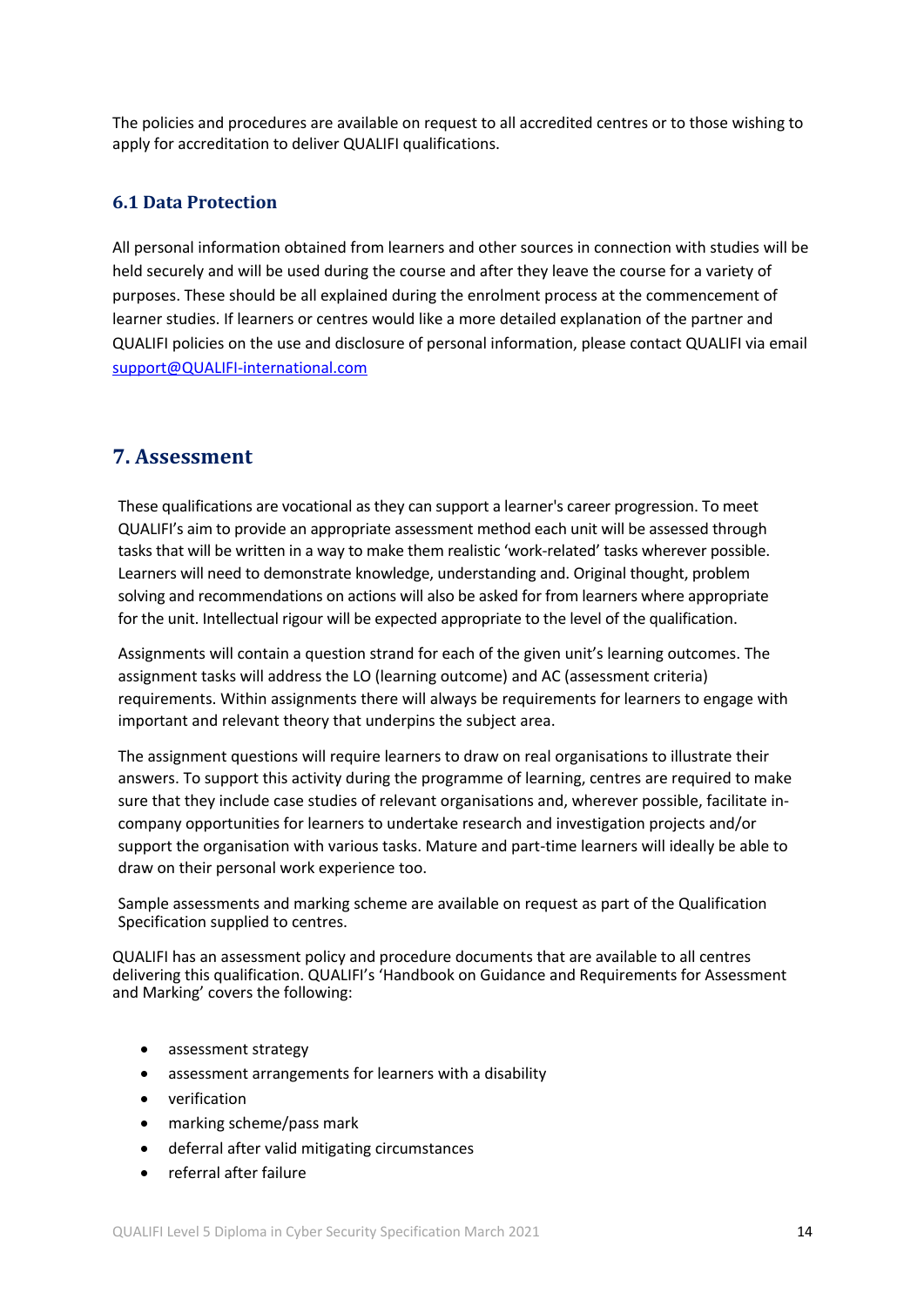- dealing with difficulties in meeting assessment deadlines
- late submissions
- assessment boards
- appeals
- cheating and plagiarism
- referencing
- confidential material
- submission.

# **8. Course Regulations**

### **8.1 Course Requirements**

Learners must complete all units and pass the appropriate mark to receive the full Diploma Award. QUALIFI will issue certificates to all successful students through the registered centres.

### **8.2 Classification of Awards**

Where a candidate has achieved an overall average mark of at least 70% from all the units, QUALIFI may award a Distinction, although offering such a grade to individual candidates is at the discretion of QUALIFI and is not normally given after any successful referral attempts.

Decisions about the overall classification of awards are made by QUALIFI through the application of the academic and relevant course regulations. It is based on the Average Percentage Mark (APM) or, at the discretion of QUALIFI, on the basis of your overall profile and performance subject to the minimum requirements.

### **8.3. Learner Voice**

Learners can play an important part in improving the quality of this course through the feedback they give. In addition to the ongoing discussion with the course team throughout the year, there is a range of mechanisms for learners to feed back about their experience of teaching and learning.

### **8.4 Complaints**

QUALIFI recognises that there may be occasions when learners and centres have cause for complaint about the service received. When this happens, the complaints procedure is intended to provide an accessible, fair and straightforward system that ensures as an effective, prompt and appropriate response as possible.

For more information on our formal complaints procedure please contact in the first instance or email: support@QUALIFI-international.com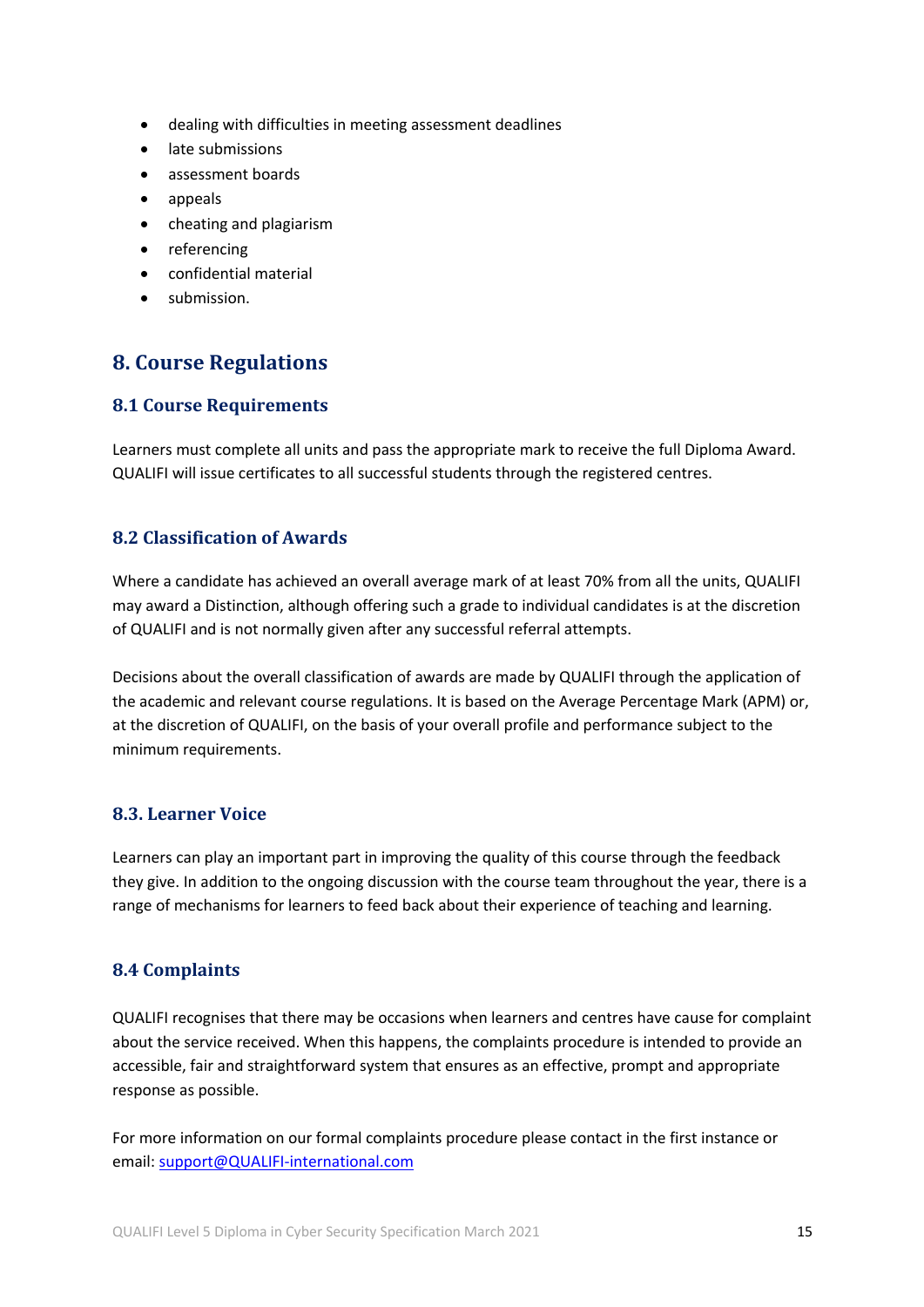# **9 Equality and Diversity**

QUALIFI recognises that discrimination and victimisation are unacceptable and that it is in the interests of QUALIFI employees to utilise the skills of the total workforce. It is our aim to ensure that no employee or other representative of QUALIFI receives less favourable facilities or treatment (either directly or indirectly) in recruitment or employment on grounds of age, disability, gender/gender reassignment, marriage/civil partnership, pregnancy/maternity, race, religion or belief, sex, or sexual orientation (protected characteristics).

Our aim is that our workforce will be truly representative of all sections of society and each employee feels respected and able to give their best. We oppose all forms of unlawful and unfair discrimination or victimisation. To that end the purpose of this policy is to provide equality and fairness for all.

Our staff will not discriminate directly or indirectly, or harass customers or clients because of age, disability, gender reassignment, pregnancy and maternity, race, religion or belief, sex, and sexual orientation in the provision of QUALIFI's goods or services.

This policy and the associated arrangements shall operate in accordance with statutory requirements, particularly the Equality Act 2010 https://www.gov.uk/equality-act-2010-guidance. In addition, full account will be taken of any guidance or codes of practice issued by the Equality and Human Rights Commission, any government departments, and any other statutory bodies.

The policy document will be monitored and reviewed annually and can be downloaded from our website or by making contact with QUALIFI.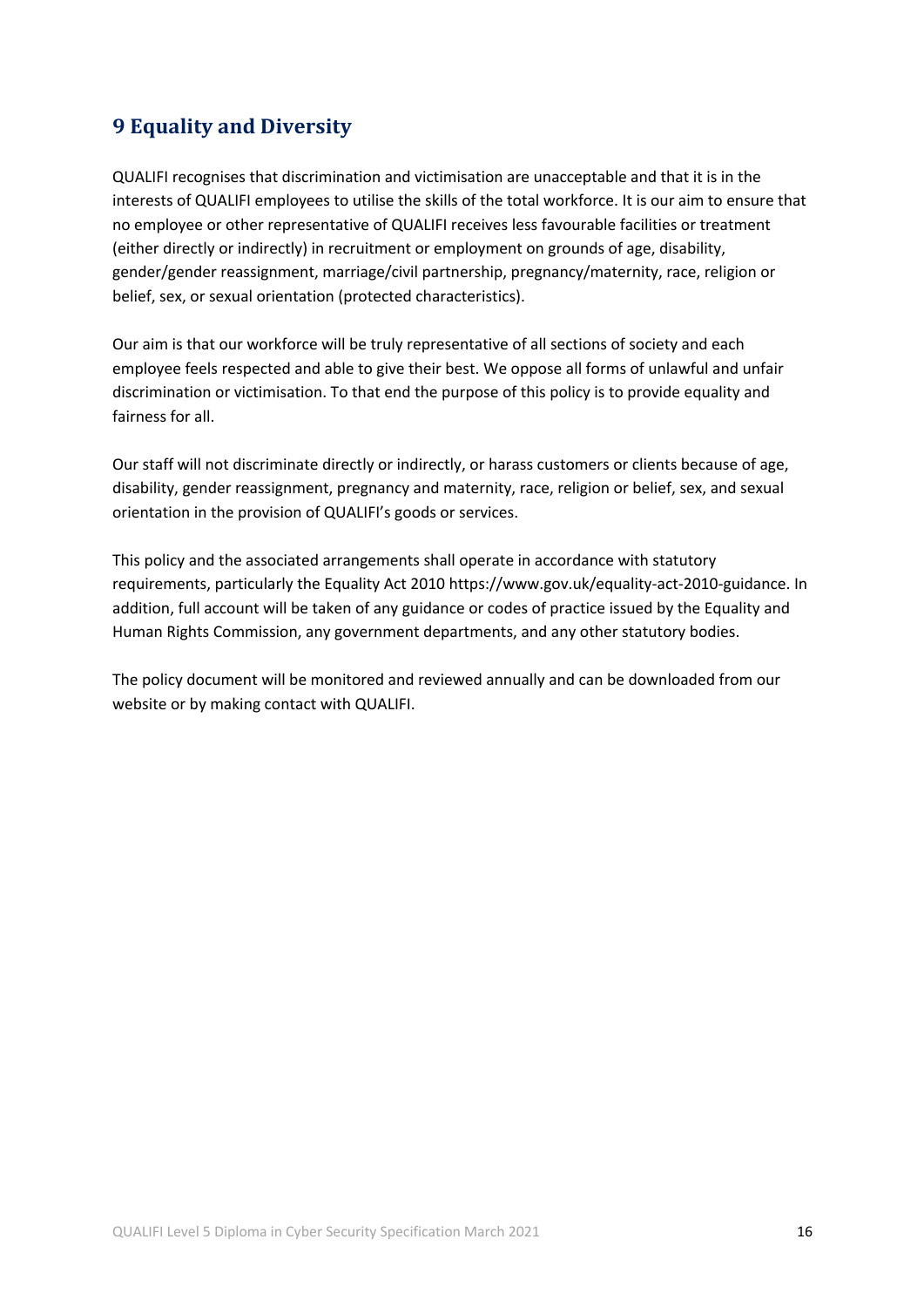# **10. Further Professional Development and Training**

QUALIFI supports UK and international customers with training related to our qualifications. This support is available through a choice of training options offered through publications or through customised training at your centre.

The support we offer focuses on a range of issues including:

- planning for the delivery of a new programme
- planning for assessment and grading
- developing effective assignments
- building your team and teamwork skills
- developing student-centred learning and teaching approaches
- building in effective and efficient quality assurance systems.

You can request customised training through your registered centre in the first instance. If you need to contact QUALIFI directly:

Our customer service number: +44 (0) 115 8882323

Or email: support@QUALIFI-international.com

Website: www.QUALIFI.net www.QUALIFI-international.com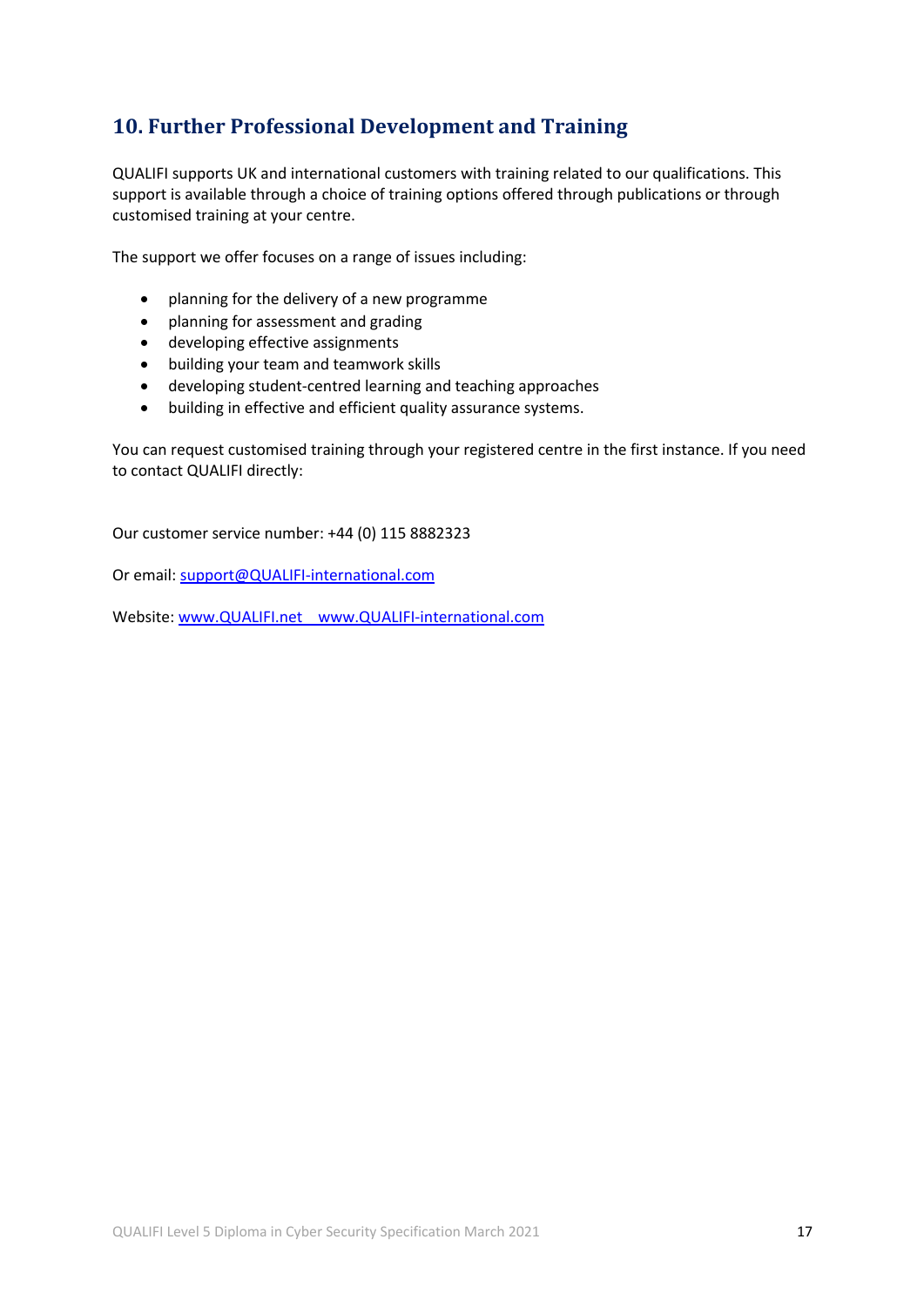# **Appendix 1: Unit Descriptors**

# **QUALIFI Level 5 Diploma in Cyber Security**

### **Unit DSC01: Cryptography**

Unit code: J/617/4634 RQF level: 5

### **Aim**

The process of encrypting and decrypting information forms the basis of much computer, device and network security. Cryptography is designed and used to protect the confidentiality, integrity and authenticity of information. From the very beginnings of computing, and throughout the industry's evolution, the establishment of policies, guidelines and laws has shaped the disciplines of information security and organisational resilience in profound and, often, unintended, ways.

In this unit learners will be introduced to the concept and history of cryptography, and its subdisciplines (including cryptology), and how cyber-enabled networks and devices have their communications security underpinned by cryptographic methods and sector standards. Learners will explore methods of attack, including side-channel, additional encryption methods and escrow principles and key.

Learners will look at how businesses can deploy encryption to enhance their information security approaches.

Learners will develop an understanding of security technical and generic management and leadership teaching. Much of this teaching will be particularly relevant to learners wishing to move into more advanced Information Security Management technical qualifications, including the CompTIA Security + accreditation and the Cyber Security industry gold standard: The Certified Information Systems Security Professional (CISSP).

| Learning Outcomes. To achieve this unit a<br>learner must be able to:<br>Understand key cryptographic principles and<br>modes           | Assessment Criteria: Assessment of these<br>outcomes demonstrates a learner can:<br>1.1 Define the concept and application of<br>cryptography<br>1.2 Explain symmetric and asymmetric modes and                                                   |  |
|-----------------------------------------------------------------------------------------------------------------------------------------|---------------------------------------------------------------------------------------------------------------------------------------------------------------------------------------------------------------------------------------------------|--|
|                                                                                                                                         | approaches<br>1.3 Assess how cryptographic methods and<br>standards underpin the communications<br>security of cyber-enabled networks and devices                                                                                                 |  |
| 2<br>Understand the standards, regulations and<br>laws that apply to business and government<br>organisations in relation to encryption | 2.1 Explain the key principles of the related<br>standards, regulations and laws and why they<br>are in place<br>2.2 Assess the consequences for organisations and<br>individuals of non-compliance with these<br>standards, regulations and laws |  |

### **Learning Outcomes and Assessment Criteria**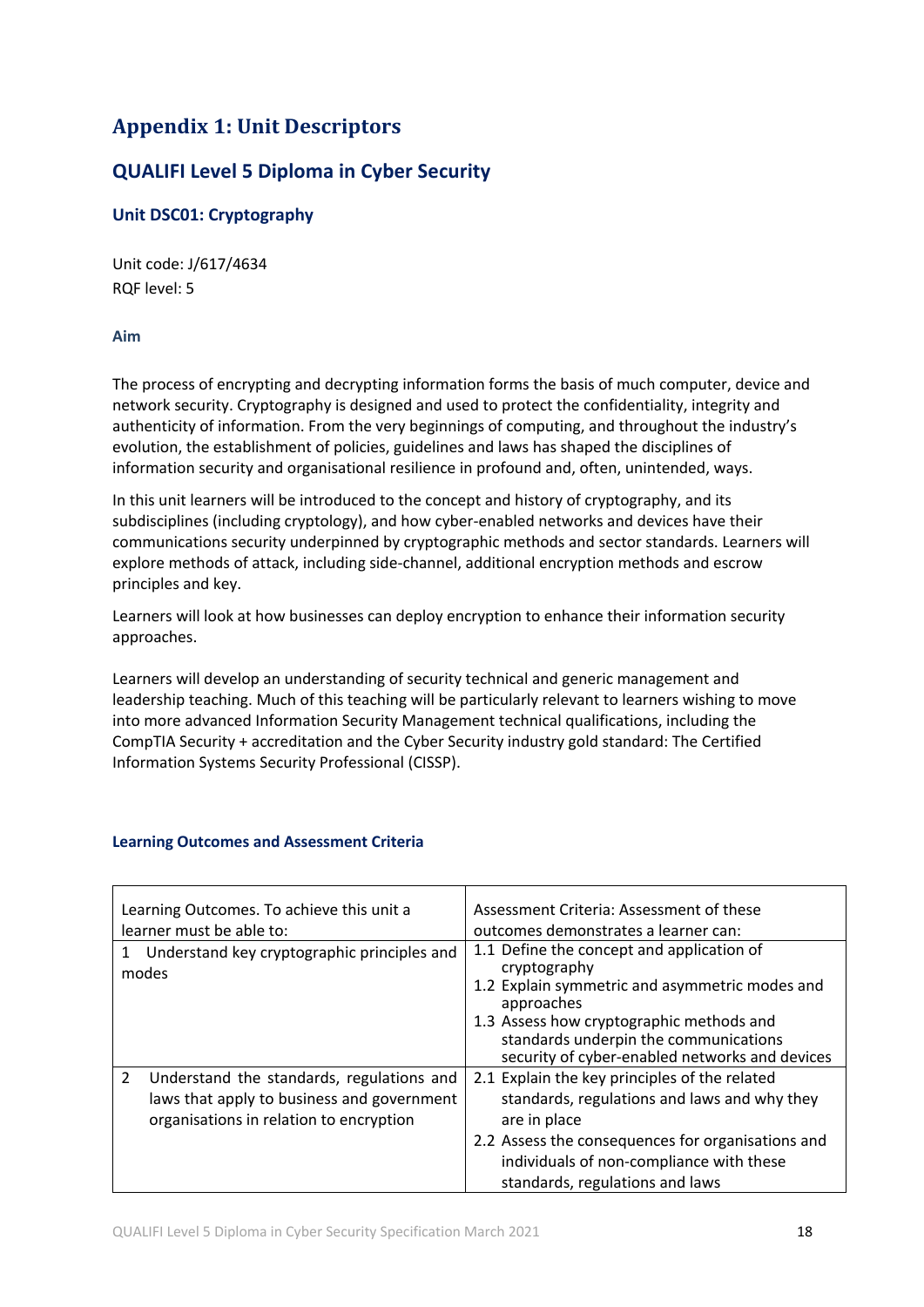| 3<br>Design an encryption plan and courses of<br>action for a given organisation | 3.1 Explain the methods of attack used to target<br>encrypted data                                                                                                                                                                                                                                                                                                                              |
|----------------------------------------------------------------------------------|-------------------------------------------------------------------------------------------------------------------------------------------------------------------------------------------------------------------------------------------------------------------------------------------------------------------------------------------------------------------------------------------------|
|                                                                                  | 3.2 Assess the additional encryption methods<br>available<br>3.3 Explain the key principles of escrow and<br>recovery<br>3.4 Explain the importance of having robust<br>encryption arrangements within IT systems<br>3.5 Evaluate the existing encryption<br>arrangements<br>3.6 Design an encryption plan to meet the<br>needs of a given organisation, with<br>recommended courses of actions |

#### **Indicative Content**

-The science of crypto

-Cipher types

-Symmetric and asymmetric

-Methods of attack

-Standards, regulations, legal domains

-Key escrow and recovery

#### **Delivery Guidance**

This unit lends itself to a model of blended delivery. Learners will be able to access a course shell with various information sources provided by Qualifi to all centres. This learner-support information will be presented within clearly separated tabs, including:

*Unit Content:* Actual learning content broken down into weekly stages with a reflective learning end-section.

*Video-shelf:* Unit content and additional information provided by the course leader via video.

*E-library:* Access to electronic books, books produced by the course team, journals, data sources and news articles, as well as a recommended book and journals list.

*Assignment Instructions:* Clear and precise instructions and contact details for compiling and submitting assignments. Support materials such as guides to report, portfolio and essay writing as well as making presentations.

*Discussion Board:* Interactive zone for learners to network, share ideas and co-explore information sources.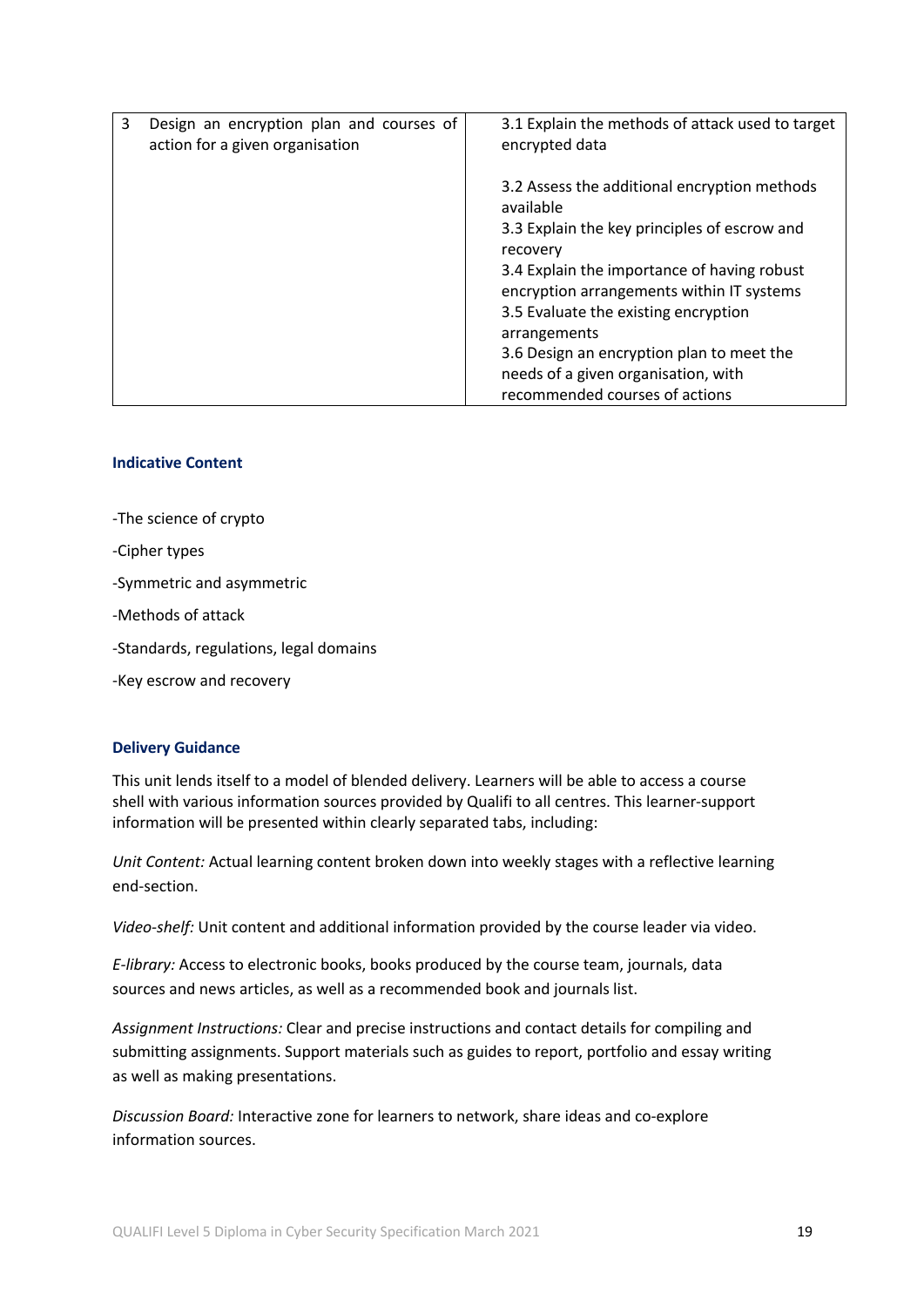Case studies and reflective case-study learning will underpin all theory. The support will provide blended delivery formats: written, videoconferencing and interactive learner-tutor question and answer sessions that can either be visual (via VOIP) or written (via feedback on the two-way Student Journal).

### **Assessment Guidance**

Each unit will be worth **30 credits** and the qualification is designed to be flexible for learners who are already working and in demanding jobs. Every unit must be passed in order to achieve the Diploma.

Learners will be able to progress sequentially through each unit, accumulating credits as they pass each module assessment point.

During each of the four 30-credit units, every learner will have the opportunity to 'practise' and hone their ability to undertake the final (formal) assessment. Such non-mandatory practice will by way of completing a formative exercise/s throughout the unit.

Summative Assignment: CONSULTANCY REPORT - Write a company or business report reviewing a) existing encryption arrangements within the IT system, and b) offering a Courses of Action group of recommendations for the company's CISO (3000 words).

### **Suggested Resources**

Gordon Corera (2015) Intercept: The Secret History of Computers and Spies (London: W&N), available at: **https://www.amazon.co.uk/Intercept-Secret-History-Computers-Spies/dp/0297871730**

Krebs on Security (Online) accessed at: https://krebsonsecurity.com/

Lawrence Miller and Peter Gregory (2018) CISSP For Dummies (USA: John Wiley & Sons), available at: **https://www.amazon.co.uk/CISSP-Dummies-Computers-Lawrence-Miller/dp/0470537914**

**Twitter - @GlobalCAcademy -@bruceschneier**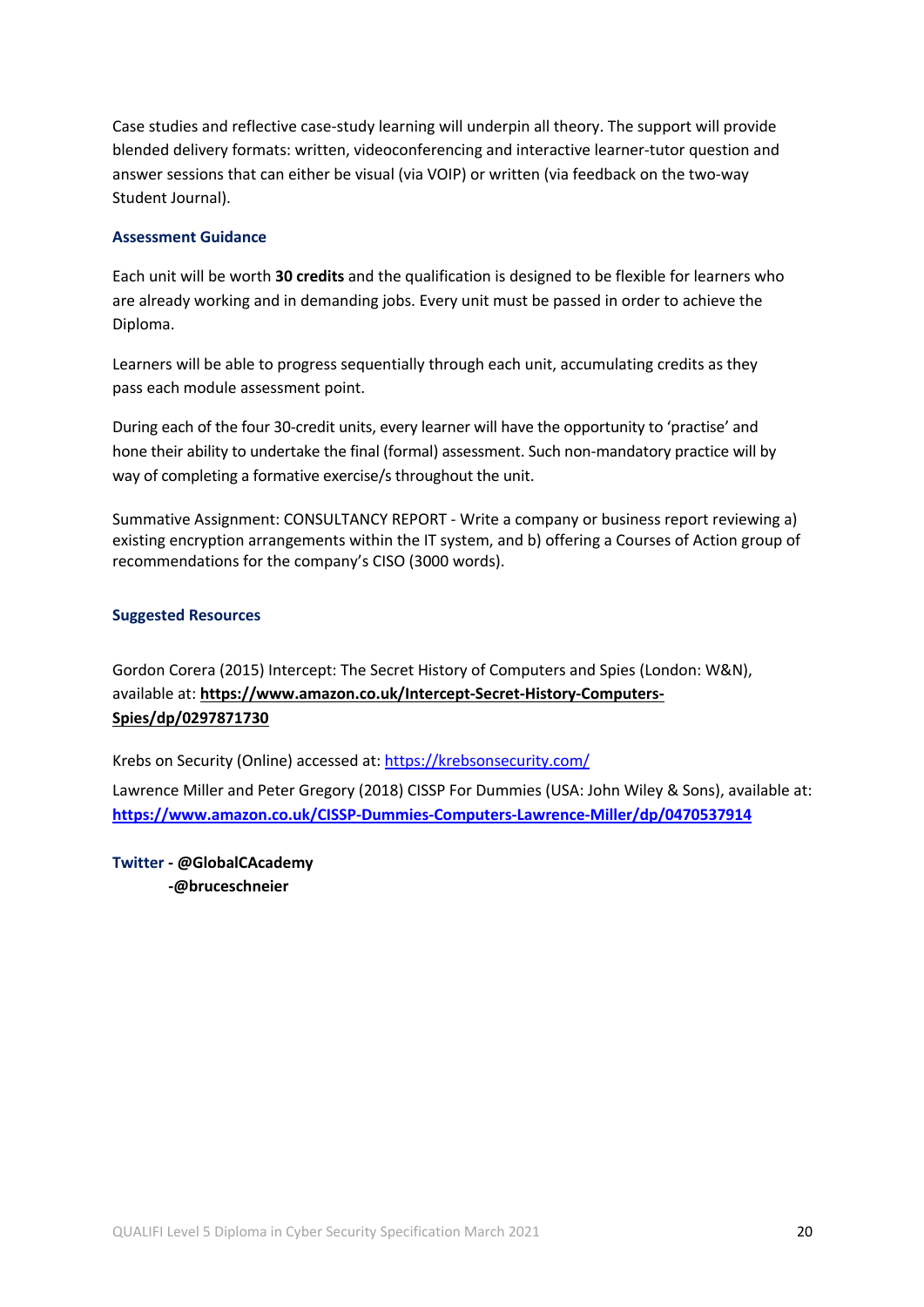### **Unit DCS02: Digital Investigations and Forensics**

Unit code: L/617/4635 RQF level: 5

### **Aim**

This unit describes and explains how to conduct investigations with cyber-enabled equipment, including on public-internet-facing networks, or other network environments. Much evidence is lost or ruled inadmissible within courts and tribunal environments because it has been mishandled and corrupted (or could have been) by investigators, or those with a perceived chain of custody over the data. Moreover, in a planet of several billion cyber-enabled devices, but few qualified cyber investigators, it is now the case that many organisations have to manage part or all of a cyber incident investigation, because the national CERT or police/security agencies are otherwise prioritised.

In this unit learners will examine the requirements for digital investigations including team formations and tools, understanding the prospects of recovering information, gathering evidential data (including from mobile and IoT devices), safeguarding evidential integrity, as well as the complexity and challenges of storing and presenting evidence within legal environments.

Learners will develop an understanding of security technical and generic management and leadership teaching. Much of this teaching will be particularly relevant to learners wishing to move into more advanced Information Security Management technical qualifications, including the CompTIA Security + accreditation and the cyber security industry gold standard: The Certified Information Systems Security Professional (CISSP).

| Learning Outcomes. To achieve                                                                                            | Assessment Criteria: Assessment of these outcomes                                                                                                                                                                        |  |  |
|--------------------------------------------------------------------------------------------------------------------------|--------------------------------------------------------------------------------------------------------------------------------------------------------------------------------------------------------------------------|--|--|
| this unit a learner must be able                                                                                         | demonstrates a learner can:                                                                                                                                                                                              |  |  |
| to:                                                                                                                      |                                                                                                                                                                                                                          |  |  |
| Understand the core principles<br>1<br>of digital investigations                                                         | 1.1 Explain the investigation lifecycle from initiation to<br>conclusion<br>1.2 Explain how a 'digital' domain investigation is organised<br>and managed                                                                 |  |  |
| $\overline{2}$<br>Apply the types of tool that<br>support professional digital<br>investigations at a strategic<br>level | 2.1 Analyse the range of tools that assist digital<br>investigations in different situations<br>2.2 Select the appropriate tools to carry out a digital<br>investigation for a given situation, justifying the selection |  |  |

### **Learning Outcomes and Assessment Criteria**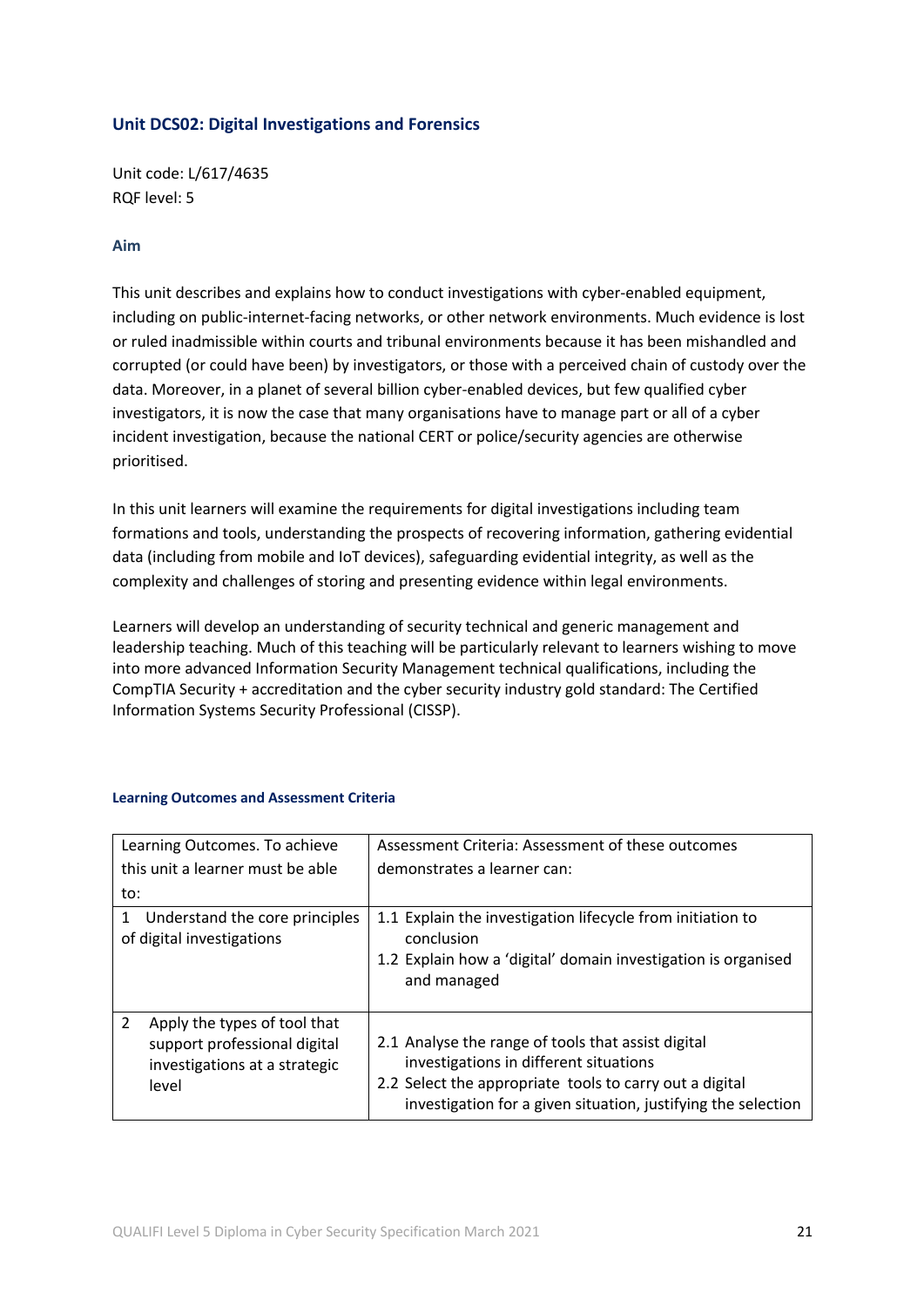| 3. Plan for an investigations and<br>forensics teams                                              | 3.1 Explain the types of skills required to undertake a variety<br>of investigations and forensic-related work<br>3.2 Explain dynamics of forming and integrating digital<br>investigation teams and geographically distributed and<br>dispersed investigations and teams<br>3.3 Develop a plan for the formation of an investigation and<br>forensics teams |
|---------------------------------------------------------------------------------------------------|--------------------------------------------------------------------------------------------------------------------------------------------------------------------------------------------------------------------------------------------------------------------------------------------------------------------------------------------------------------|
| 4. Understand the importance of<br>safeguarding evidential integrity<br>in digital investigations | 4.1 Explain how evidence can be retrieved from mobile<br>devices and IoT devices<br>4.2 Analyse how evidential integrity is safeguarded during<br>digital investigations<br>4.3 Assess how evidence is stored and presented within legal<br>environments                                                                                                     |

### **Indicative Content**

- -Requirement for digital investigations
- -Understanding evidential data and prospects of recovery
- -Mobile, portable and apps in DI
- -Evidential integrity and chain of custody
- -Processes and timelines
- -Legal domains and cross examination
- -Management and budgeting

#### **Delivery Guidance**

This unit lends itself to a model of blended delivery. Learners will be able to access a course shell with various information sources provided by Qualify to all centres to deliver. This learner-support information will be presented within clearly separated tabs, including:

*Unit Content:* Actual learning content broken down into weekly stages with a reflective learning end-section.

*Video-shelf:* Unit content and additional information provided by the course leader via video.

*E-library:* Access to electronic books, books produced by the course team, journals, data sources and news articles, as well as a recommended book and journals list.

*Assignment Instructions:* Clear and precise instructions and contact details for compiling and submitting assignments. Support materials such as guides to report, portfolio and essay writing as well as making presentations.

*Discussion Board:* Interactive zone for learners to network, share ideas and co-explore information sources.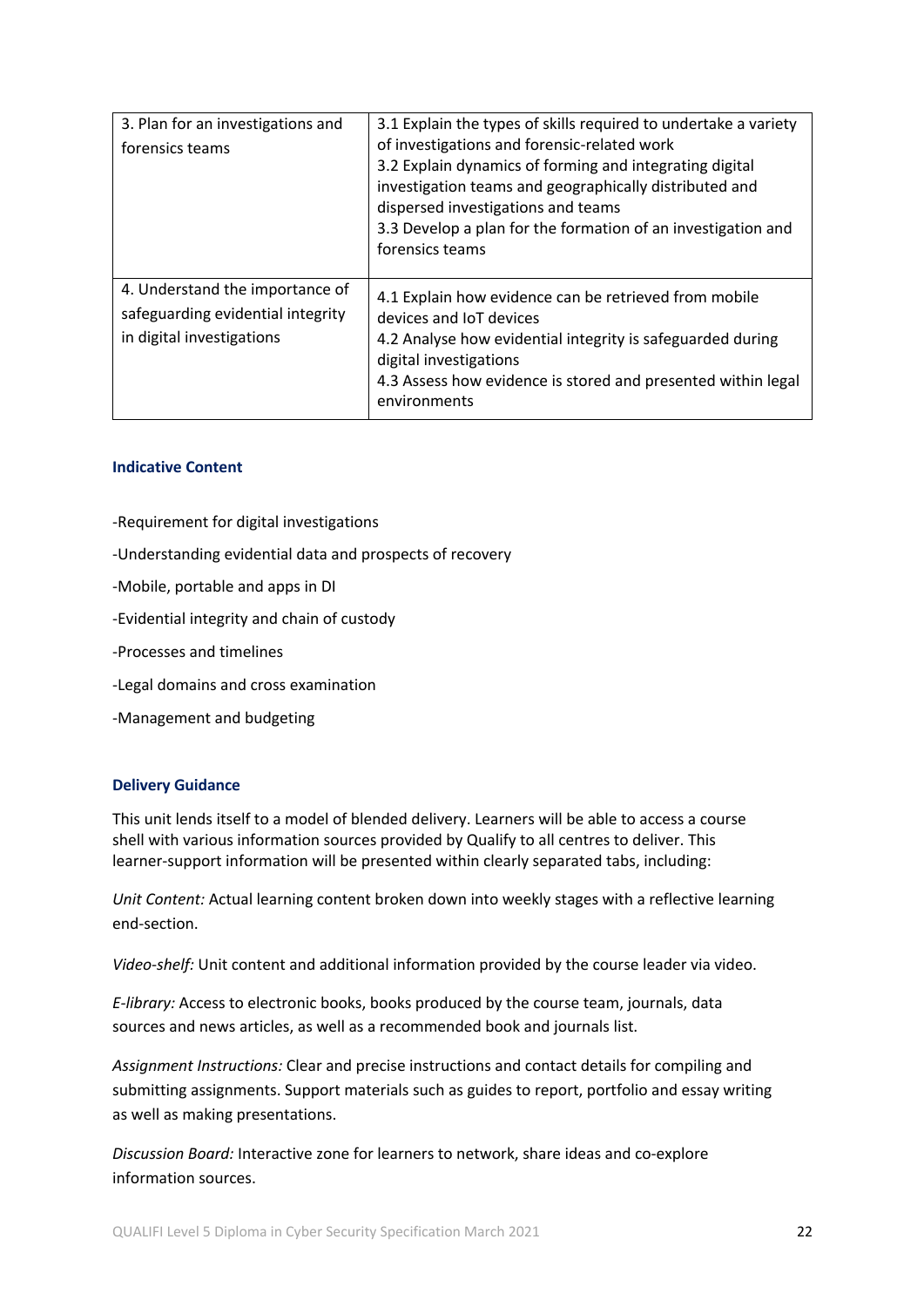Case studies and reflective case-study learning will underpin all theory. The support will provide blended delivery formats: written, videoconferencing and interactive learner-tutor question and answer sessions that can either be visual (via VOIP) or written (via feedback on the two-way Student Journal).

### **Assessment Guidance**

Each unit will be worth **30 credits** and the qualification is designed to be flexible for learners who are already working and in demanding jobs. Every unit must be passed in order to achieve the Diploma.

Learners will be able to progress sequentially through each unit, accumulating credits as they pass each unit assessment point.

During each of the four 30-credit units, every learner will have the opportunity to 'practise' and hone their ability to undertake the final (formal) assessment. Such non-mandatory practice will by way of completing a formative exercise/s throughout the unit.

Summative Assignment: (REPORT) Conduct an investigation into a suspected mega breach of an Internet Services Provider that has lost the login credentials for 150,000 business clients. Questions:

- 1. Explain to their CEO the investigative stages that you have passed through and why each stage was necessary. (1000 words)
- 2. Imagine that your suspicions are now focused on an internal leak, perhaps a group or couple of employees located offsite in your 'hot' disaster recovery centre. Identify and explain what tools you might need to acquire to prove your case further, and estimate the costs (1000 words)
- 3. Explain and evaluate how you will securely store the evidence until it is handed over to the local police. (1000 words)

### **Suggested Resources**

Bilton, N. (2017) American Kingpin: The Epic Hunt for The Criminal Mastermind Behind the Silk Road (Portfolio)

Sachowski, j. (2018) *Digital Forensics and Investigations: People, Processes and Technologies* (CRC Press)

Sikorski, M and Honig, A., (2012) *Practical Malware Analysis* (No Starch Press)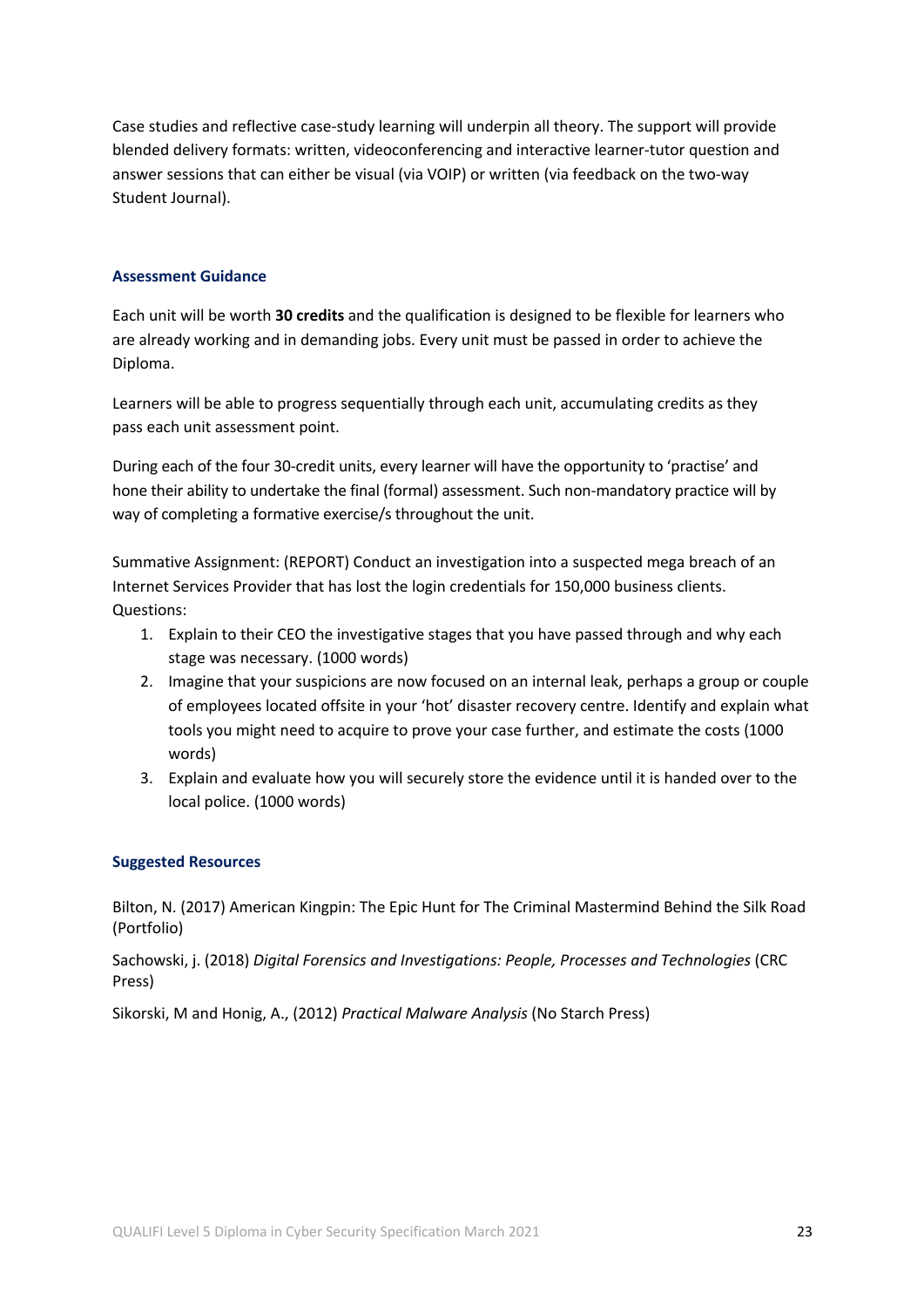### **Unit DSC03: Communications and Incident Management**

Unit code: R/617/4636 RQF level: 5

### **Aim**

The professional and lawful response to managing an incident can be the difference between company survival or otherwise. Poor responses to major incidents, including mega data breaches, have significantly damaged organisational reputations and financial performance. Significantly mismanaging a cyber incident can result in catastrophic personal and organisational consequences. Such business 'impacts' are covered in-depth within our Threat and Risk units at Levels 2, 3 and 4. and will be explored during this Level 5 unit as part of the contextual case-study learning, and isomorphic reflections, that are central to this unit.

In this unit learners will explore the types of site, personnel and equipment required in relation to planning for Incident Management and forming an organisational CERT team (Computer Emergency Response Team). They will then explore the core sub-disciplines and side-disciplines of Cyber Incident Management: Disaster Recovery, Business Continuity Management and Crisis Management. Learners will discuss the importance of the business organisational requirement for skilled and planned communications to operate in combination with advanced and developed management responses and strategy.

Learners will develop an understanding of the security technical and generic management and leadership teaching. Much of this teaching will be particularly relevant to learners wishing to move into more advanced Information Security Management technical qualifications, including the CompTIA Security + accreditation and the Cyber Security industry gold standard: The Certified Information Systems Security Professional (CISSP).

| Learning Outcomes. To achieve<br>this unit a learner must be able                                                      | Assessment Criteria: Assessment of these outcomes<br>demonstrates a learner can:                                                                                                                                        |
|------------------------------------------------------------------------------------------------------------------------|-------------------------------------------------------------------------------------------------------------------------------------------------------------------------------------------------------------------------|
| to:                                                                                                                    |                                                                                                                                                                                                                         |
| Understand the physical and<br>1<br>human resources required to<br>manage a major suspected<br>cyber security incident | 1.1 Explain site-set-up, staffing and organisational<br>arrangements for major suspected cyber-related<br>incidents                                                                                                     |
| 2<br><b>Apply Business Continuity</b><br>Management to major<br>incident planning and<br>response                      | 2.1 Assess how Business Continuity Management can be<br>aligned and integrated into a suspected cyber-enabled<br>incident<br>2.2 Explain the people, assets and processes required within<br>a Business Continuity Plan |

#### **Learning Outcomes and Assessment Criteria**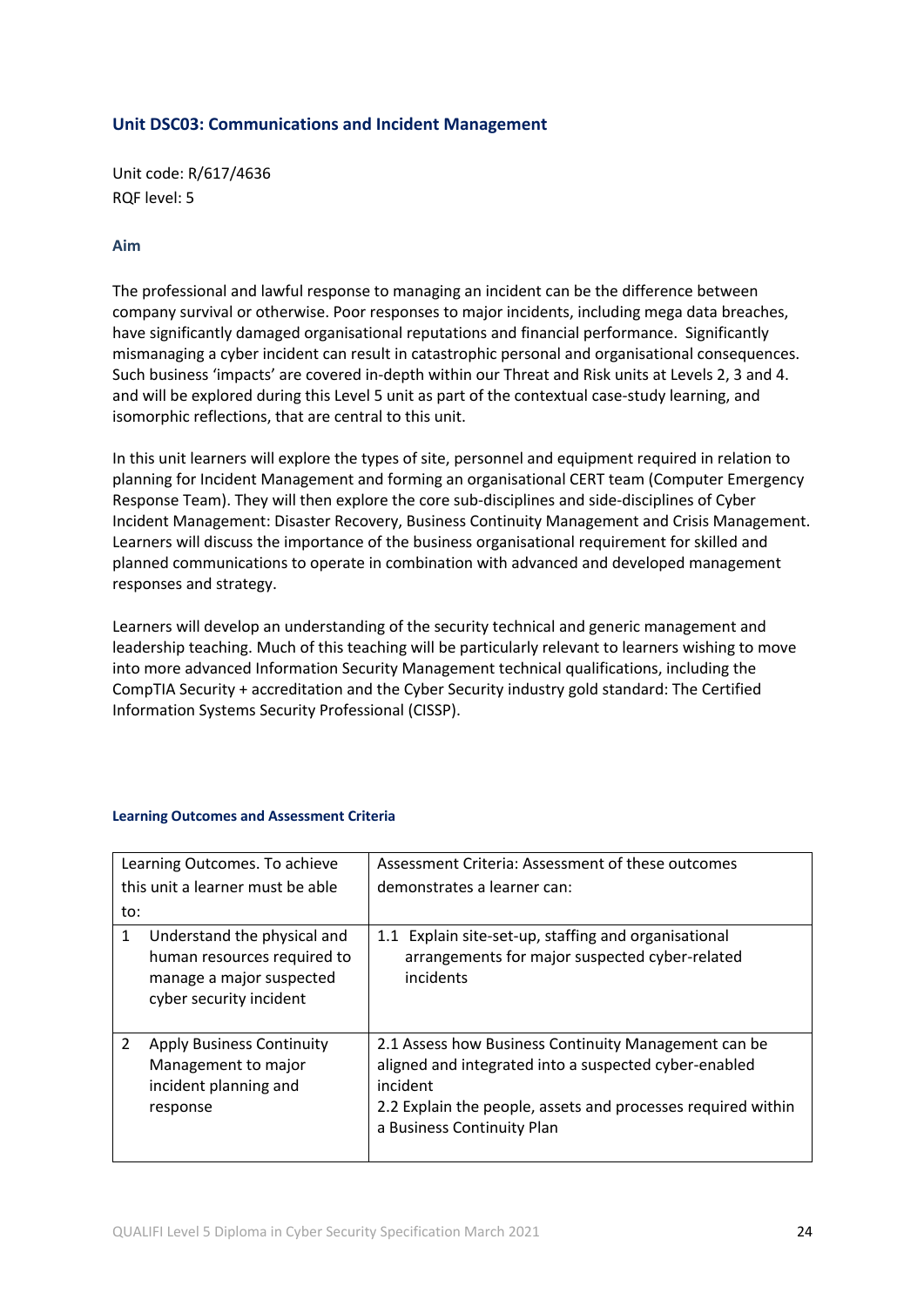| 3<br>Understand how Disaster<br>Recovery and Crisis Management<br>are integrated into a suspected<br>major cyber-enabled incident | 3.1 Assess how DR and CM strategies and tactics in<br>relation to a suspected major cyber-enabled incident<br>3.2 Explain the components of good practice in DR and<br>CM plans                                                                                                                                              |
|-----------------------------------------------------------------------------------------------------------------------------------|------------------------------------------------------------------------------------------------------------------------------------------------------------------------------------------------------------------------------------------------------------------------------------------------------------------------------|
| Evaluate the potential impact<br>4<br>of NOT planning crisis<br>communications and incident<br>response                           | 4.1 Evaluate the isomorphic lessons from major cyber<br>breaches and company shutdowns<br>4.2 Analyse communications approaches and perceived<br>failures in cases of catastrophic business loss related to IT<br>systems failure or attack<br>4.3 Justify recommendations that would support a cyber-<br>resilient approach |

#### **Indicative Content**

-Equipment and location requisites

- -Disaster Recovery and Management
- -Business Continuity Management
- -Crisis Management

-Cyber Resilience: including considerations of future-proofing and disruptive technology

#### **Delivery Guidance**

This unit lends itself to a model of blended delivery. Learners will be able to access a course shell with various information sources provided by Qualifi to all centres. This learner-support information will be presented within clearly separated tabs, including:

*Unit Content:* Actual learning content broken down into weekly stages with a reflective learning end-section.

*Video-shelf:* Unit content and additional information provided by the Course Leader via video.

*E-library:* Access to electronic books, books produced by the course team, journals, data sources and news articles, as well as a recommended book and journals list.

*Assignment Instructions:* Clear and precise instructions and contact details for compiling and submitting assignments. Support materials such as guides to report, portfolio and essay writing as well as making presentations.

*Discussion Board:* Interactive zone for learners to network, share ideas and co-explore information sources.

Case studies and reflective case-study learning will underpin all theory. The support will provide blended delivery formats: written, videoconferencing and interactive learner-tutor question and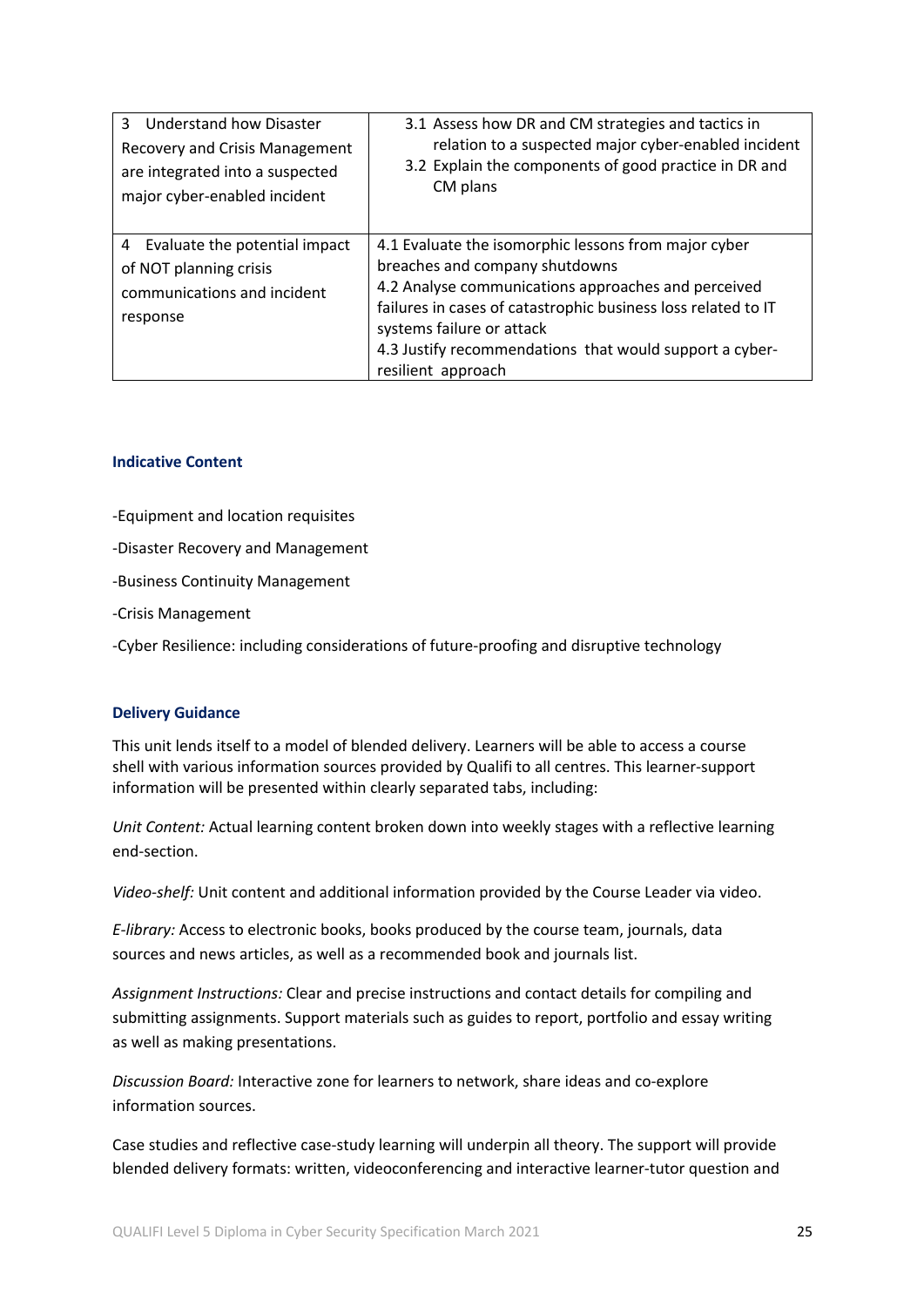answer sessions that can either be visual (via VOIP) or written (via feedback on the two-way Student Journal). **Assessment Guidance**

Each unit will be worth **30 credits** and the qualification is designed to be flexible for learners who are already working and in demanding jobs. Every unit must be passed in order to achieve the Diploma.

Learners will be able to progress sequentially through each unit, accumulating credits as they pass each module assessment point.

During each of the four 30-credit units, every learner will have the opportunity to 'practise' and hone their ability to undertake the final (formal) assessment. Such non-mandatory practice will by way of completing a formative exercise/s throughout the unit.

Summative Assignment: ESSSAY – Identify and explain a case study that could be translated as a weak organisational response to a major cyber-security incident. Evaluate how the organisation responded and provide recommendations that would support a more cyber-resilient approach over the next five years. (3000 words)

### **Suggested Resources**

Austin, L and Jin, Y (2017) *Social Media and Crisis Communication* (Routledge)

Richard Bingley (2015) *The Security Consultant's Handbook* (Ely: IT Governance Press), available at: **https://www.itgovernance.co.uk/shop/product/the-security-consultants-handbook**

Heng, G.M (2017) A Manager's Guide to Business Continuity Incidents for Cyber Security Incidents, The Business Continuity Management Institute, available at: **https://www.bcm-institute.org/product/a-managers-guide-to-business-continuity-managementfor-cybersecurity-incident-response/**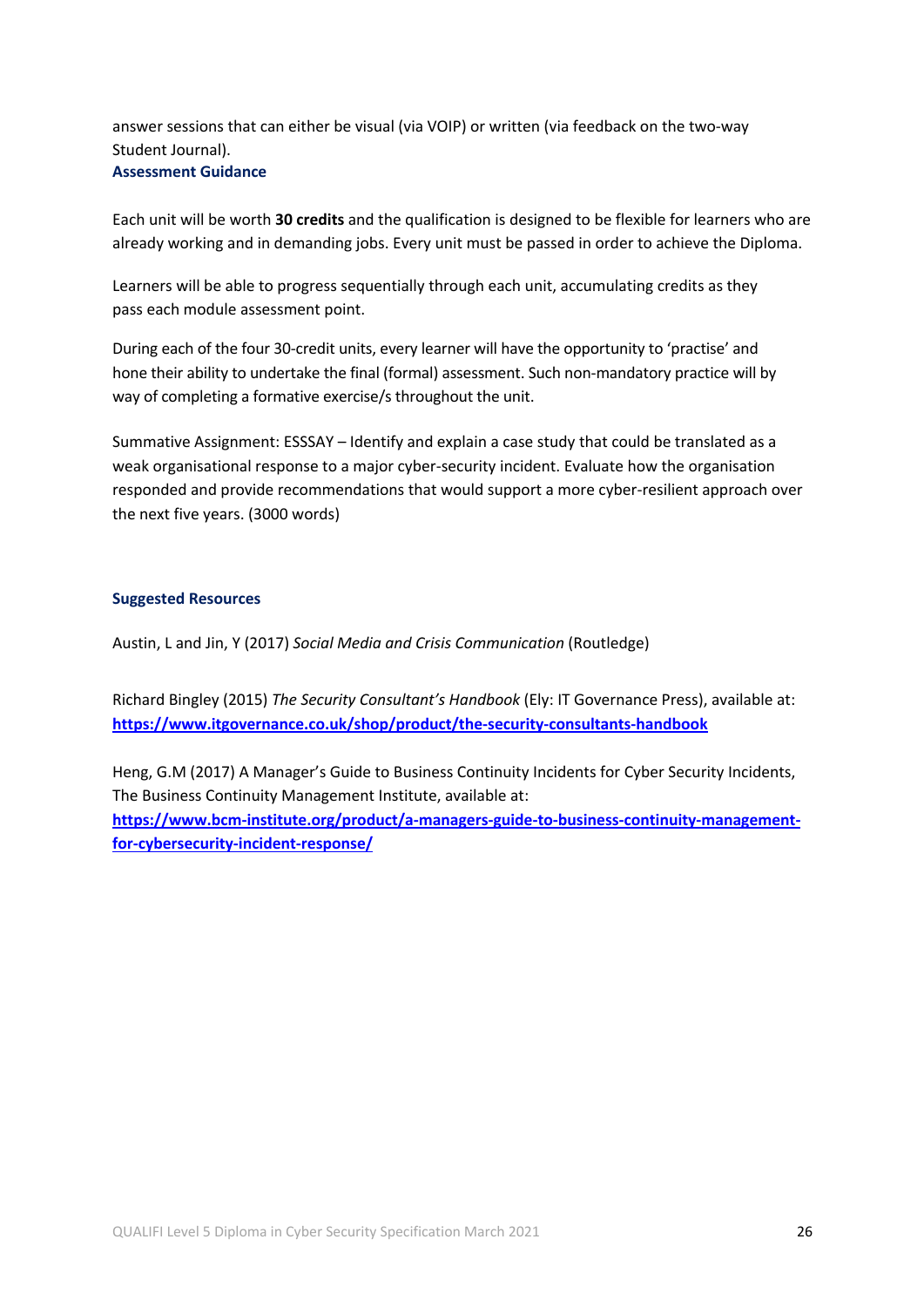### **Unit DSC04: Strategic Leadership**

Unit code: Y/617/4637 RQF level: 5

### **Aim**

In order for an organisation to be more cyber secure, leadership across employee and stakeholder networks is required to be delivered by the C-Suite. However, what happens if the C-Suite either doesn't listen or doesn't understand the Tier One threat posed by information security vulnerabilities.

In this unit learners will develop an understanding of the key features of tech leadership and performance management. Learners will evaluate strategic leadership and management approaches, within a tech sector setting, and what it means to be a 'senior level influencer'.

Learners will also develop an understanding of security technical and generic management and leadership teaching. Much of this teaching will be particularly relevant to learners wishing to move into more advanced Information Security Management technical qualifications, including the CompTIA Security + accreditation and the Cyber Security industry gold standard: The Certified Information Systems Security Professional (CISSP). The unit is also highly applicable to learners who are considering taking an MBA, or MBA in Cyber Security, at a later date or who looking to advance into senior management roles within their organisation or sector.

|                                  | Learning Outcomes. To achieve                                                                                      | Assessment Criteria: Assessment of these outcomes                                                                                                                                                                                                                                                                                                                         |
|----------------------------------|--------------------------------------------------------------------------------------------------------------------|---------------------------------------------------------------------------------------------------------------------------------------------------------------------------------------------------------------------------------------------------------------------------------------------------------------------------------------------------------------------------|
| this unit a learner must be able |                                                                                                                    | demonstrates a learner can:                                                                                                                                                                                                                                                                                                                                               |
| to:                              |                                                                                                                    |                                                                                                                                                                                                                                                                                                                                                                           |
| $\mathbf{1}$                     | Understand the role senior                                                                                         | 1.1 Explain the key roles and responsibilities of senior                                                                                                                                                                                                                                                                                                                  |
|                                  | leaders and strategic<br>leadership                                                                                | leaders in a tech sector setting<br>1.2 Assess how strategic leadership and core goal-setting can<br>enable stronger security cultures                                                                                                                                                                                                                                    |
| 2                                | Evaluate the management<br>streams and performance<br>monitoring mechanisms that<br>relate to information security | 2.1 Explain the importance of integrating management and<br>operational programmes in relation to optimum levels of<br>performance and cyber resilience<br>2.2 Anlayse the performance monitoring mechanisms in<br>place to protect information security<br>2.3 Assess how cultural and diversity-related complexities<br>impact on management and performance monitoring |
| 3                                | Understand how threat and<br>risk identification and<br>management is integrated                                   | 3.1 Evaluate risk management and threat identification<br>within the context of wider corporate strategy,<br>responsibilities and governance<br>3.2 Explain the impact of poor or ineffective C-Suite<br>understanding and direction                                                                                                                                      |

### **Learning Outcomes and Assessment Criteria**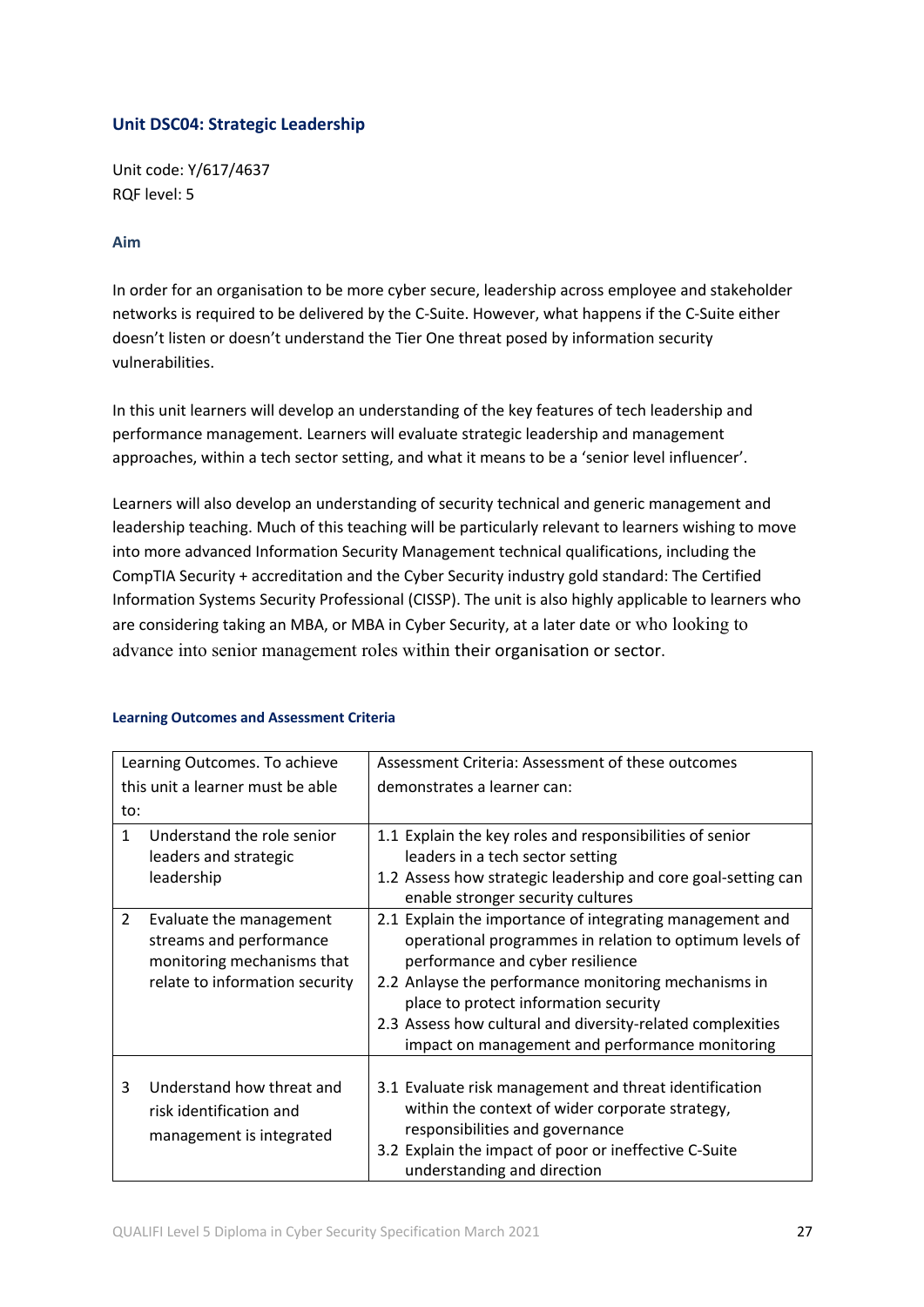| into C-Suite considerations<br>and governance                                                                                | 3.3 Assess the importance of business ethics and leadership<br>in business values, including within end-user<br>environments of ICT systems                                                                                         |
|------------------------------------------------------------------------------------------------------------------------------|-------------------------------------------------------------------------------------------------------------------------------------------------------------------------------------------------------------------------------------|
| Understand how data<br>4<br>protection legislation impacts<br>considerations of strategy-setting<br>and strategic leadership | 4.1 Evaluate how major data protection laws, impact on C-<br>Suite strategic level decision making and strategy setting<br>4.2 Assess the consequences for individuals and<br>organisations of non-compliance with this legislation |

#### **Indicative Content**

-Strategic leadership

-Strategic management, project management and configuration management

-Threat and risk management: global business environments

-Cultural complexity

-Ethics, compliance and governance

#### **Delivery Guidance**

This 30-credit unit lends itself to a model of blended delivery. Learners will be able to access a course shell with various information sources provided by Qualifi to all centres. This learnersupport information will be presented within clearly separated tabs, including:

*Unit Content:* Actual learning content broken down into weekly stages with a reflective learning end-section.

*Video-shelf:* Unit content and additional information provided by the Course Leader via video.

*E-library:* Access to electronic books, books produced by the course team, journals, data sources and news articles, as well as a recommended book and journals list.

*Assignment Instructions:* Clear and precise instructions and contact details for compiling and submitting assignments. Support materials such as guides to report, portfolio and essay writing as well as making presentations.

*Discussion Board:* Interactive zone for learners to network, share ideas and co-explore information sources.

Case studies and reflective case-study learning will underpin all theory. The support will provide blended delivery formats: written, videoconferencing and interactive learner-tutor question and answer sessions that can either be visual (via VOIP) or written (via feedback on the two-way Student Journal).